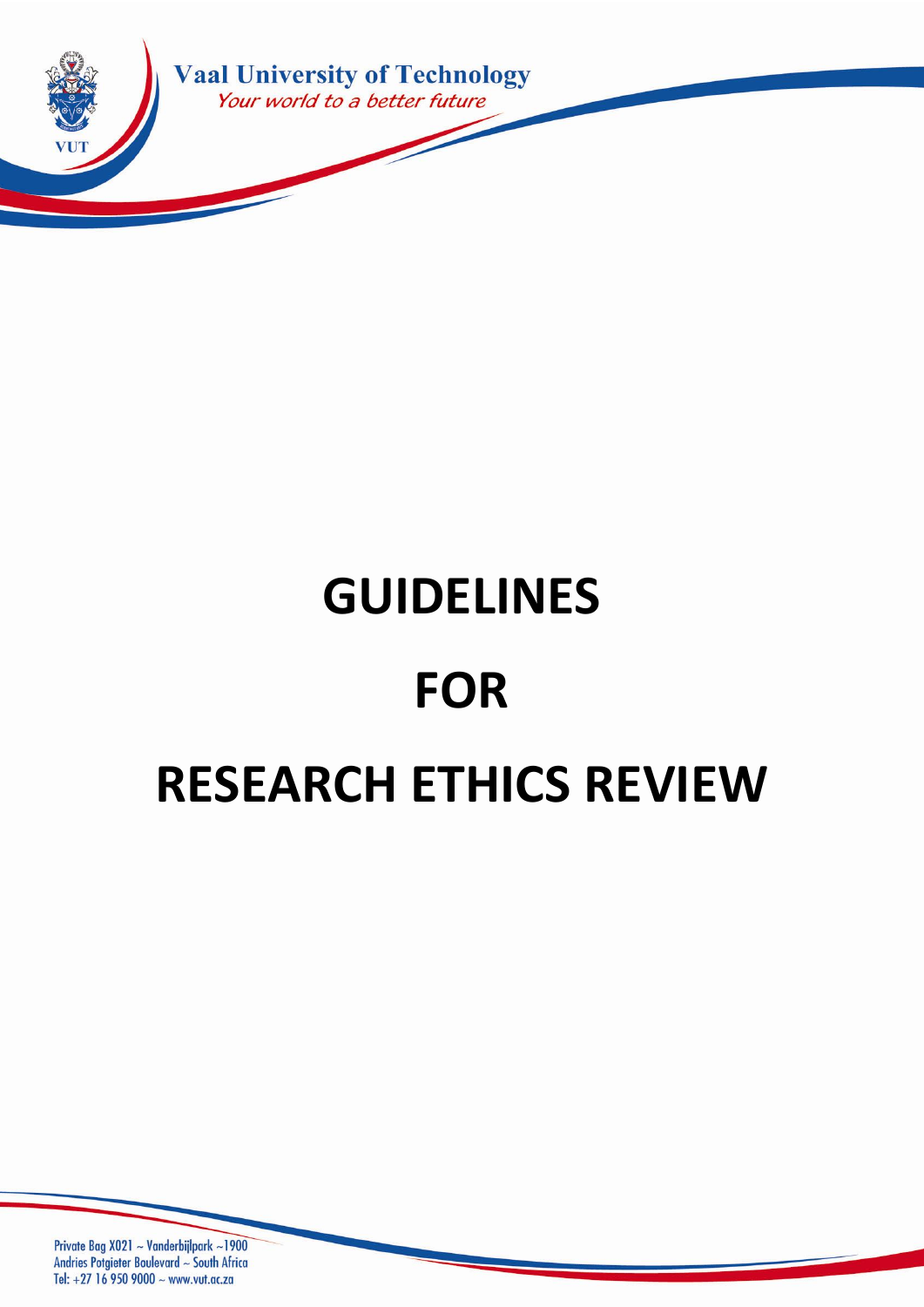| 1. TITLE                                           | <b>GUIDELINES FOR RESEARCH</b>                                     |
|----------------------------------------------------|--------------------------------------------------------------------|
|                                                    | <b>ETHICS REVIEW</b>                                               |
| 2.<br>APPROVING AUTHORITY                          | <b>SENATE</b>                                                      |
| 3. FIELD OF APPLICATION                            | <b>RESEARCH</b>                                                    |
| 4. COMPLIANCE OFFICERS                             | ALL VUT STAFF AND STUDENTS                                         |
| 5 <sup>7</sup><br><b>STATUS OF POLICY</b>          | <b>NEW</b>                                                         |
| 6. REVIEW DATE                                     | <b>JUNE 2012</b>                                                   |
| 7. STAKEHOLDER<br><b>CONSULTATION</b>              | SENATE & FACULTY BOARD, EMC, IF                                    |
| 8.<br><b>DESIGNATION OF POLICY</b><br><b>OWNER</b> | <b>EXECUTIVE DIRECTOR: RESEARCH</b>                                |
| 9. OTHER POLICY                                    | THIS POLICY TO BE READ IN CONSULTATION<br>WITH THE RESEARCH POLICY |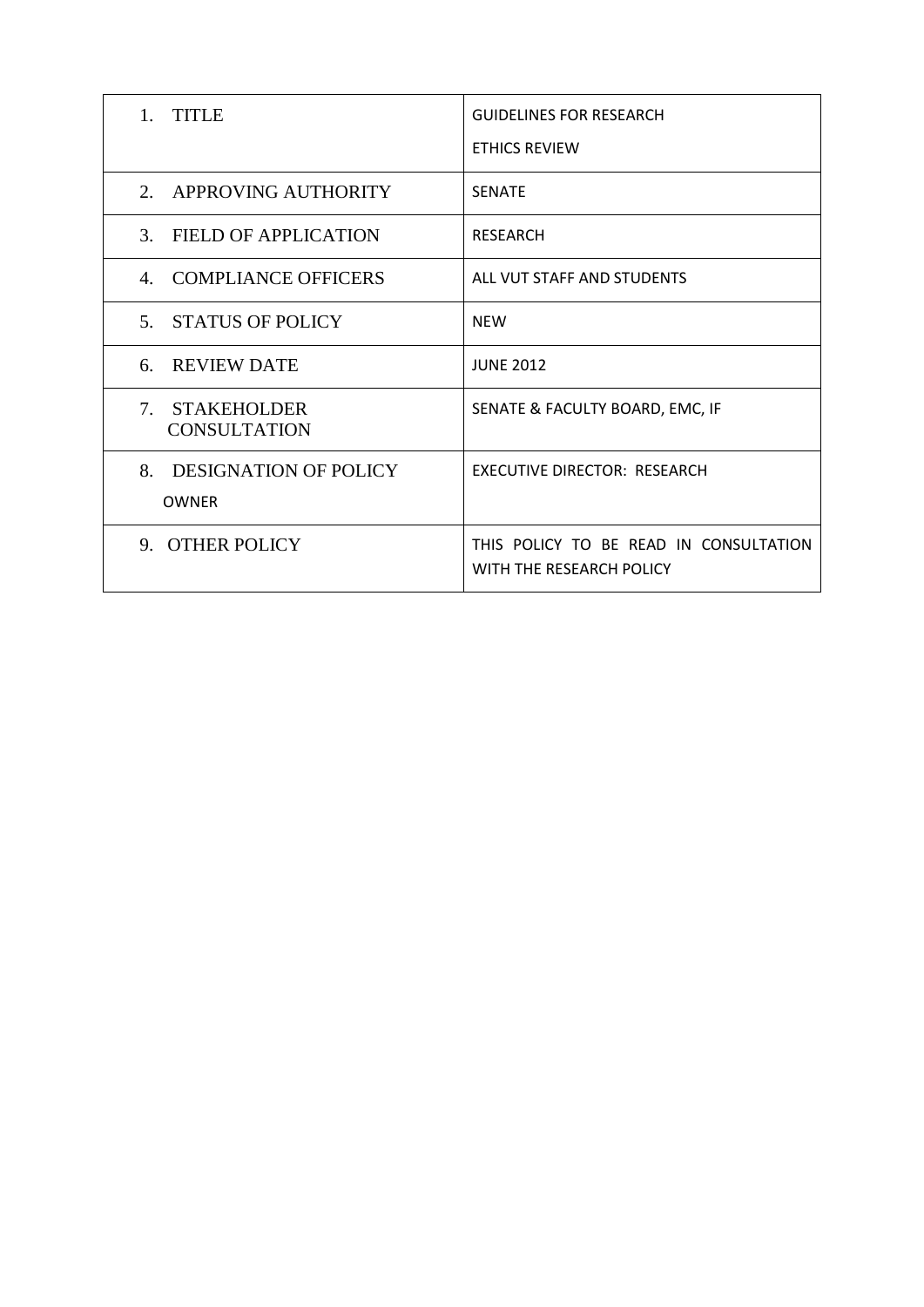#### **1. POLICY INTENTIONS**

#### **VUT values**

VUT recognizes injustices in our past and subscribes to the values enshrined in the Constitution of the Republic of South Africa Act, No 108 of 1996:

> *The Republic of South Africa is one, sovereign, democratic state founded*

*on the following values:*

- *(a) Human dignity, the achievement of equality and the advancement of human rights and freedoms.*
- *(b) Non-racialism and non-sexism.*
- *(c) Supremacy of the constitution and the rule of law.*
- *(d) Universal adult suffrage, a national common voters roll, regular elections and a multi-party system of democratic government, to ensure accountability, responsiveness and openness.*

# **2. POLICY AIMS AND OBJECTIVES**

- 2.1 Ethics is an integral part of every research project but more critically, ethics is vital for improving the quality and integrity of research results.
- 2.2 The research ethics review system in the VUT aims to protect all actual and potential human participants, animals, other living or genetically modified organisms, and contribute to the highest attainable quality of scientific and ethical research.
- 2.3 VUT, having committed itself to safeguarding the rights of all potential and actual human research participants, animals, other living or genetically modified organisms, undertakes to provide administrative, financial and other forms of support for the ethics review system.
- 2.4 The research ethics review system gives expression to the standards and values that apply in VUT and to which all VUT researchers commit themselves in their research.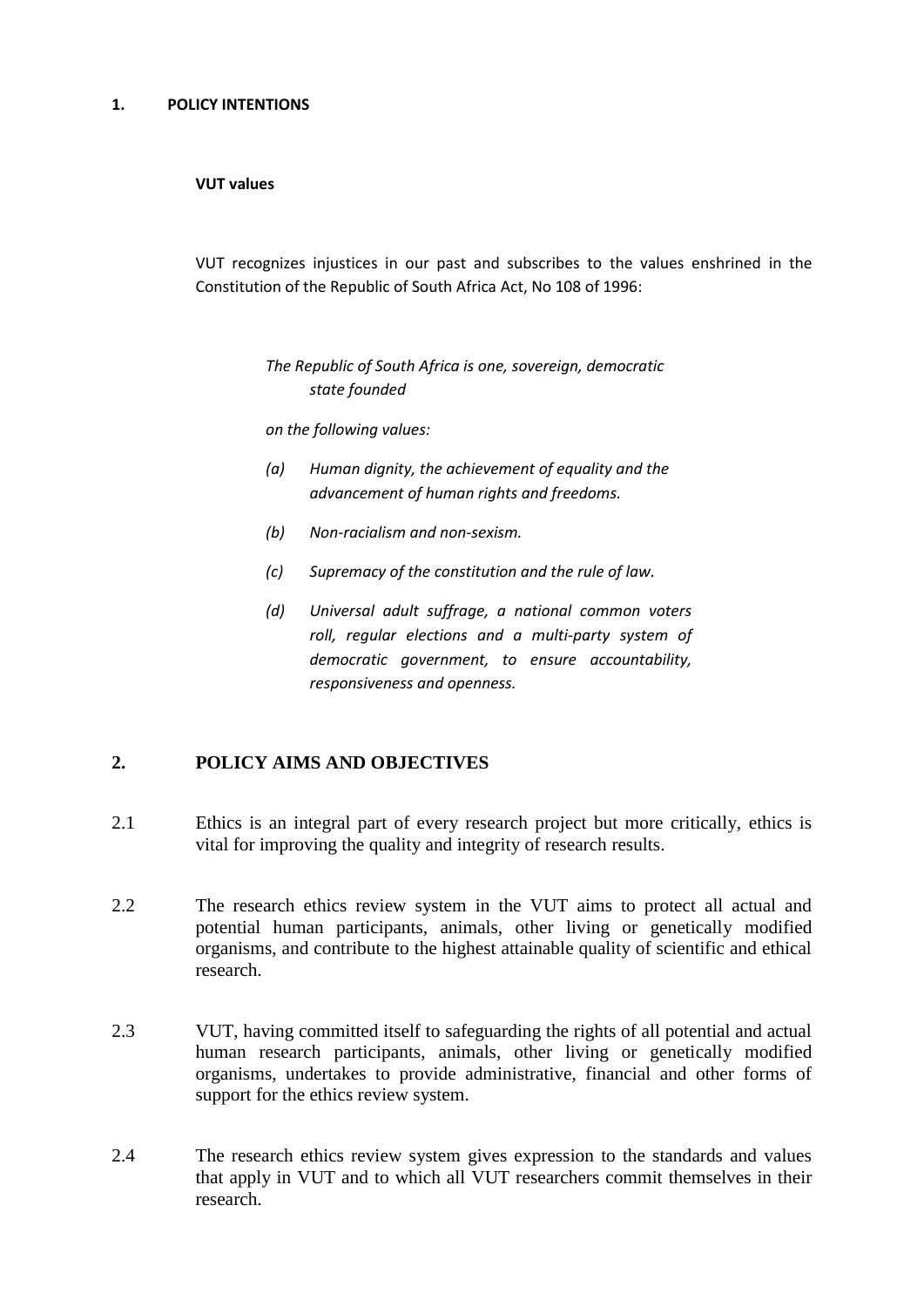2.5 The VUT Policy on Research Ethics serves as the fundamental guide for ethics review. Other local and international guidelines may be used by the Ethics Review Committees in VUT.

# **3. INTERNAL POLICY OWNER**

- 3.1 The Executive Director: Research takes ultimate legal responsibility for the proper application of ethics review at VUT. He/she ensures that the Guidelines for Ethics Review are publicly available at the VUT Research Directorate and registers all research that has obtained ethics clearance.
- 3.2 Revision of the Guidelines for Ethics Review may be initiated by any Ethics Review Committee in VUT. Revision must be done through the broadest and most transparent process possible, and any changes must be disseminated widely. The Executive Director: Research is the officer responsible for revision.

# **4. BASIC ETHICS CODES OF BEHAVIOUR**

# **Values and principles**

The following values and principles should apply to any research programme:

# 4.1 *The participant as a person*

Respect for the autonomy of the participant, whether patient or volunteer, demands that the participant must be treated as a unique human person within the context of his or her community system. Freedom of choice must be safeguarded.

# 4.2 *Human Rights*

Respect for the basic rights of the individual as a human being as well as the rights of groups and communities.

# 4.3 *The ethics of justice, fairness and objectivity*

Research should always respect the dignity of people involved and should never expose them

to intentions and motives not directly attached to the research project, its methodology and objectives.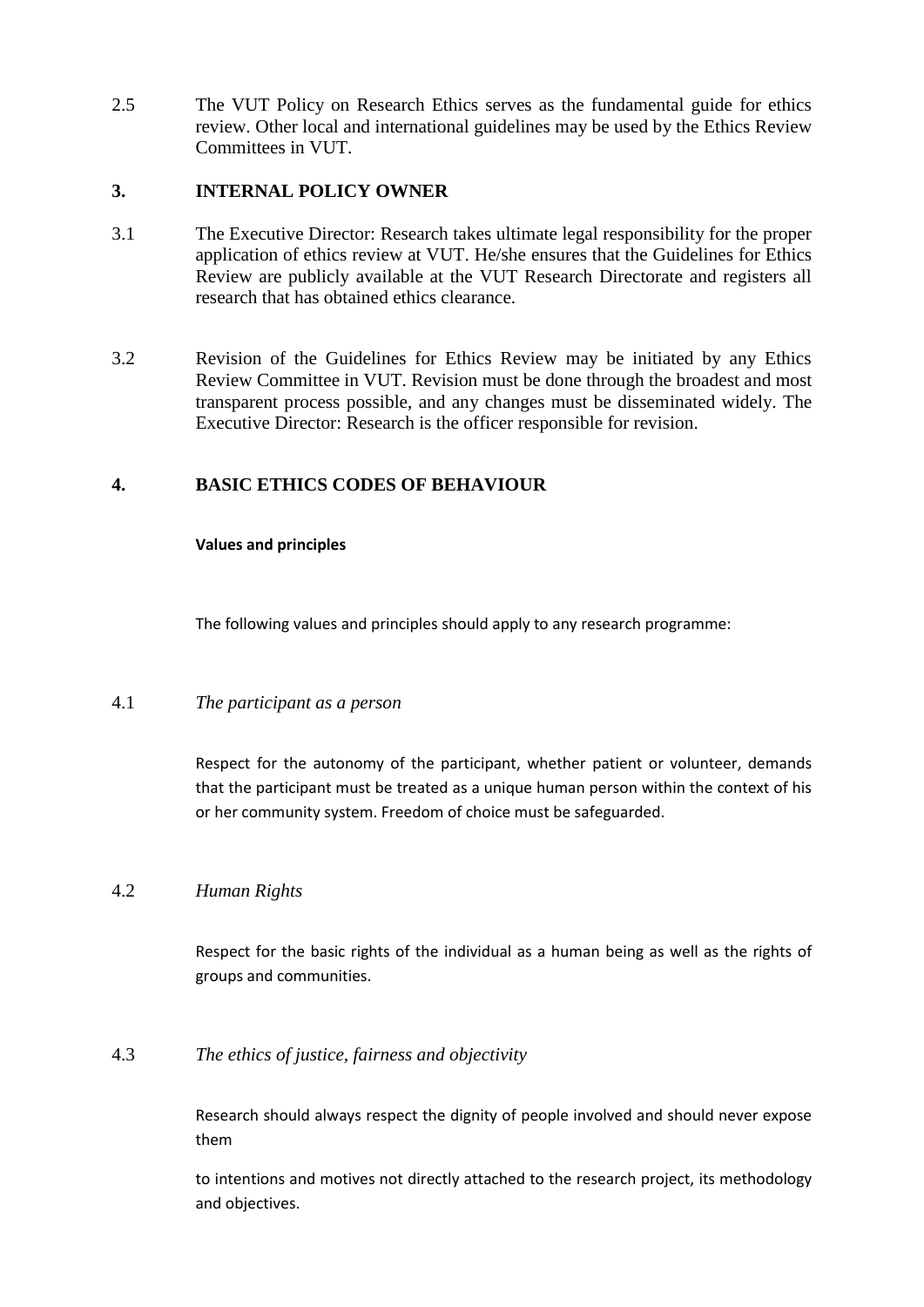#### 4.4 *Competence*

Researchers must be professionally and personally qualified. In all circumstances they must be accountable and act in a responsible manner. Professional standards should be upheld in accordance with academic training.

# 4.5 *Integrity*

Integrity should be promoted by being honest and fair. Researchers must be honest about their own limitations, competence, belief systems, values and needs.

#### 4.6 *Sensitivity*

Sensitivity in research implies balancing scientific interest (the research) with general values and norms affecting the human dignity of the people involved.

# 4.7 *Confidentiality*

Confidentiality must be respected under all circumstances. Documentation should be safeguarded and viewed as strictly private in terms of the limits set by the research project

#### 4.8 *Demarcation of roles*

There should be mutual understanding of the roles and interests of investigators and participants in research.

#### 4.9 *Communication*

Clear and understandable verbal communication is required, with factual data. Emotional and cultural values should be considered.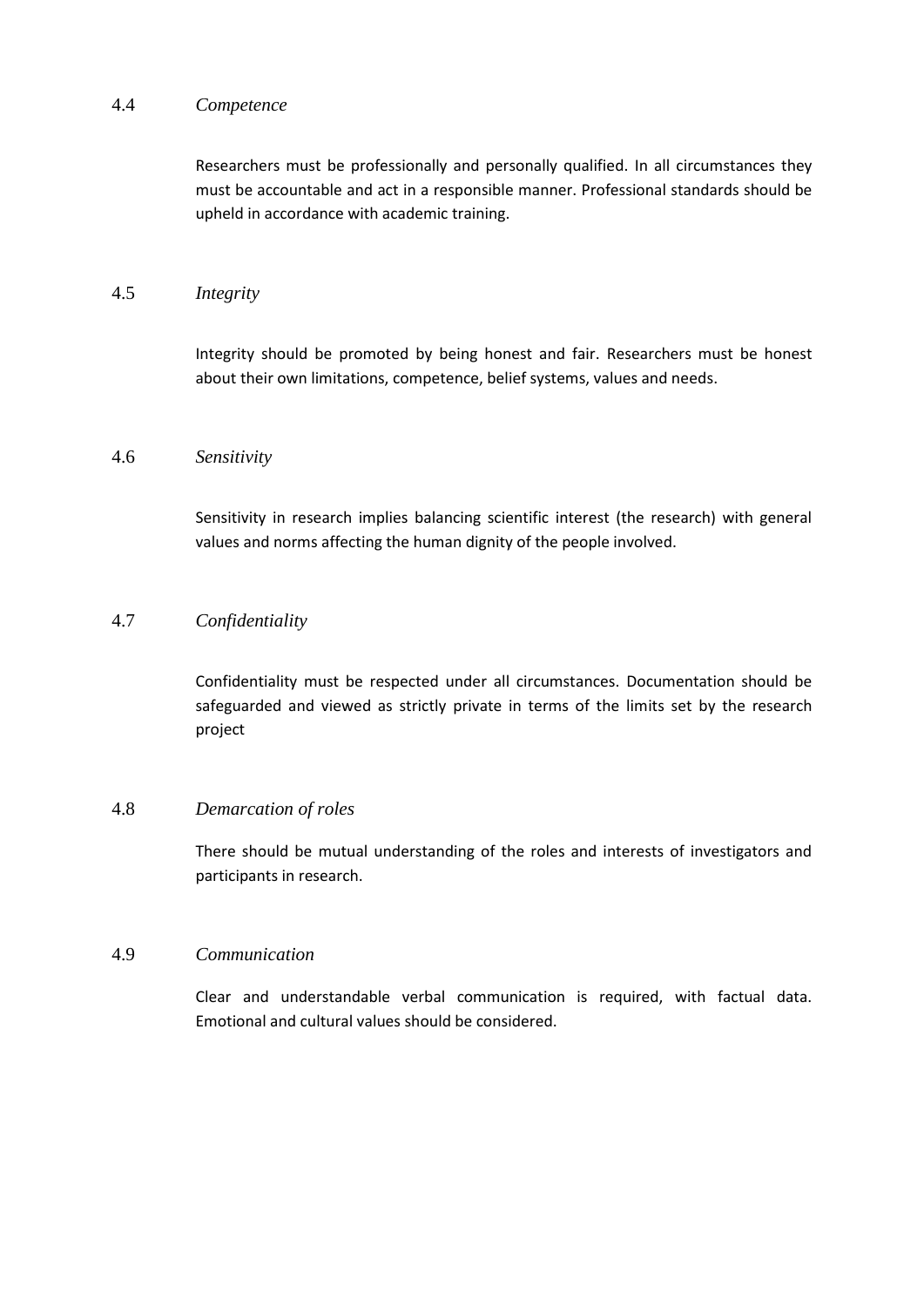# **Caution**

Possible dangers to be taken into consideration

 $\bullet$ *The danger of objectification and fragmentation*

Special care must be taken not to treat a participant as a mere object. Research objectives are subordinate to the following principle: to treat human beings with respect.

*The danger of direct or indirect coercion*  $\bullet$ 

Direct or indirect coercion of people in the name of research must be avoided under all circumstances. Coercion may include the exploitation of vulnerable people; taking undue advantage of a participant, volunteer or any other person; or the misuse of the authority and influence of the research.

# **5. TYPE OF RESEARCH REQUIRING ETHICS REVIEW COMMITTEE (ERC) APPROVAL**

#### **Restriction**

Researchers may not undertake research involving humans, animals or other living or genetically modified organisms (the Materials) without the prior approval of the ERC, if the research:

- is done on the premises of VUT or if it uses VUT facilities,
- involves VUT employees or students, in various capacities including collaborative or multi-institutional or multi-country studies, or
- will be funded from VUT funds or if funding for it was acquired through VUT.

#### **Obligation**

The Materials shall be used solely for non-commercial research purposes to carry out Research Projects at the VUT's facilities under the direction of the Researcher.

It is expressly understood that the Materials will at all times be used in accordance with applicable laws and regulations.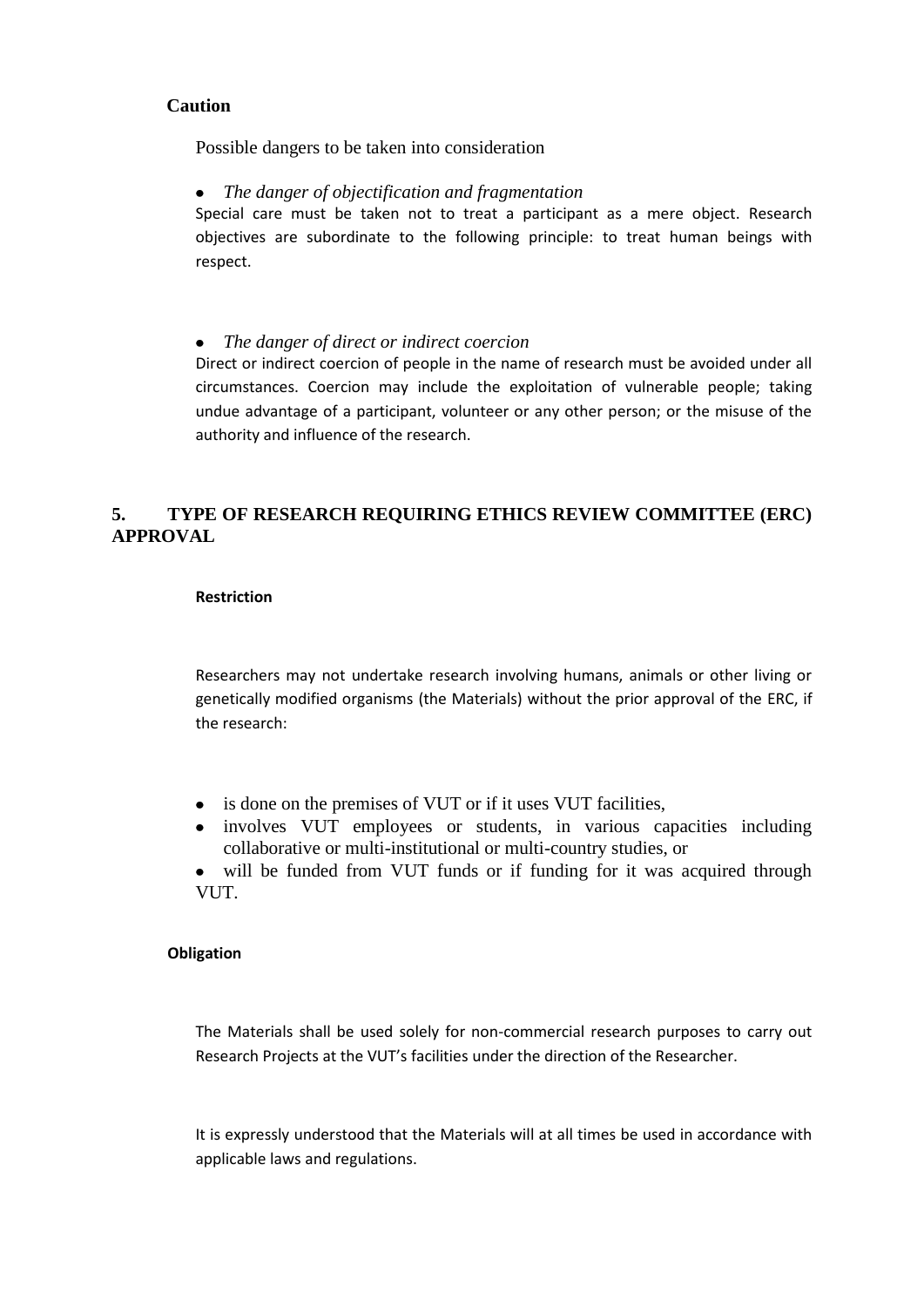The Researcher understands that no rights are provided under this Policy to use the Materials for the provision of a commercial service or to use the Materials on behalf of any commercial entity or for use in consulting for a commercial entity under which that entity obtains rights to research results.

# **6. INDEPENDENT NATURE OF ETHICS REVIEW COMMITTEES (ERC)**

- 6.1 ERC is an independent body comprising members who have the ability to undertake thorough, competent and timely reviews of research proposals. For the purpose of this Policy they must act independent from political, institutional, professional and market pressure.
- 6.2 The ERC is different from a scientific or technical review committee. While the ERC examines the adherence of the research to ethical principles, the scientific or technical review committee looks at its scientific and technical quality. Membership in committees may overlap but the ethics review must be independent of the scientific review.
- 6.2.1 It is beneficial for the work of the ERC to maintain active links with the scientific or technical committee, especially because some methodologies or research designs while technically sound, could involve ethical dilemmas. ERC may seek the advice of experts or of the scientific or technical committee when in their view this will help them in the discharge of their functions.

# **7. INFORMED CONSENT (the legal and moral justification for research involving human subjects)**

7.1 *Informed Patient Consent is essential*

Section 12(2)(c) of the Constitution of South Africa, Act No 108 of 1996, provides that:

*Everyone has the right to bodily and psychological integrity, which includes the right. not to be subjected to medical or scientific experiments without their informed consent.*

A literal interpretation might mean that only competent persons who are capable of giving consent to clinical research, whether therapeutic or non-therapeutic, interventionist or observational, may be research participants.

The wording used in the South African Constitution is identical to that used in the United Nations Covenant on Civil and Political Rights (1966), which is binding on the states that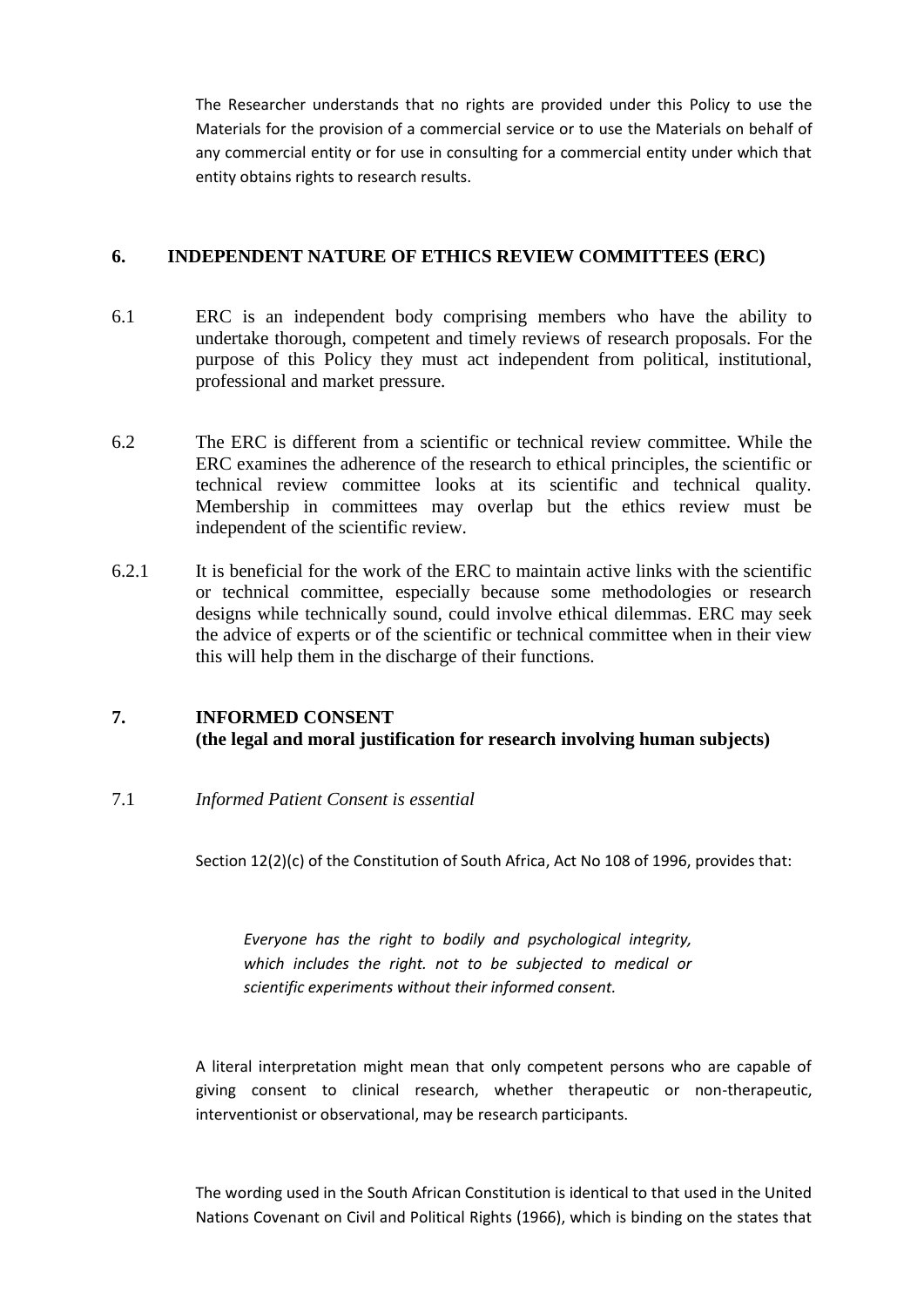are party to it. It may therefore be argued that section 12(2)(c) may be interpreted in a fashion similar to the interpretation given to the Covenant by those states.

## 7.2 *Form of consent*

In the absence of compelling reasons to the contrary, written information and informed consent forms should be the norm for health research interventions.

#### 7.3 *Requisites of consent*

#### 7.3.1 *Capacity to consent*

Consent must be given by someone who is legally and factually capable of consenting. Where a person, on account of age or physical or mental condition, is incapable of consenting to the proposed research procedure, proxy consent (consent by someone who is legally authorized to act on behalf of the incompetent person) must be procured. With regard to competence to consent and proxy consent, two broad categories of research participants must be distinguished.

#### 7.3.1.1 *Adults*

Provided they are sane and sober, adults have the capacity to give valid consent to clinical interventions. Categories of adults whose competence to consent could be compromised under certain circumstances, are the following:

# 7.3.1.1.1 The mentally ill or mentally handicapped

Section 60A of the Mental Health Act, No 18 of 1973, provides for consent to clinical interventions (which would include research of a *therapeutic* nature) on institutionalized mentally ill patients. It provides that where a mentally ill patient is incapable of consenting to medical treatment or to an operation, the following persons, in order of precedence, may give written consent to the treatment or operation: a curator, the patient's spouse, a parent, a major child or a brother or sister. In the absence of such persons, or where they cannot be found after reasonable inquiry, the superintendent of the hospital where the patient finds himself or herself may give written consent. The superintendent must be convinced, on reasonable grounds, that the patient's life is in danger or that the patient's health is being seriously threatened by his or her condition, and that the treatment or operation in question is necessary.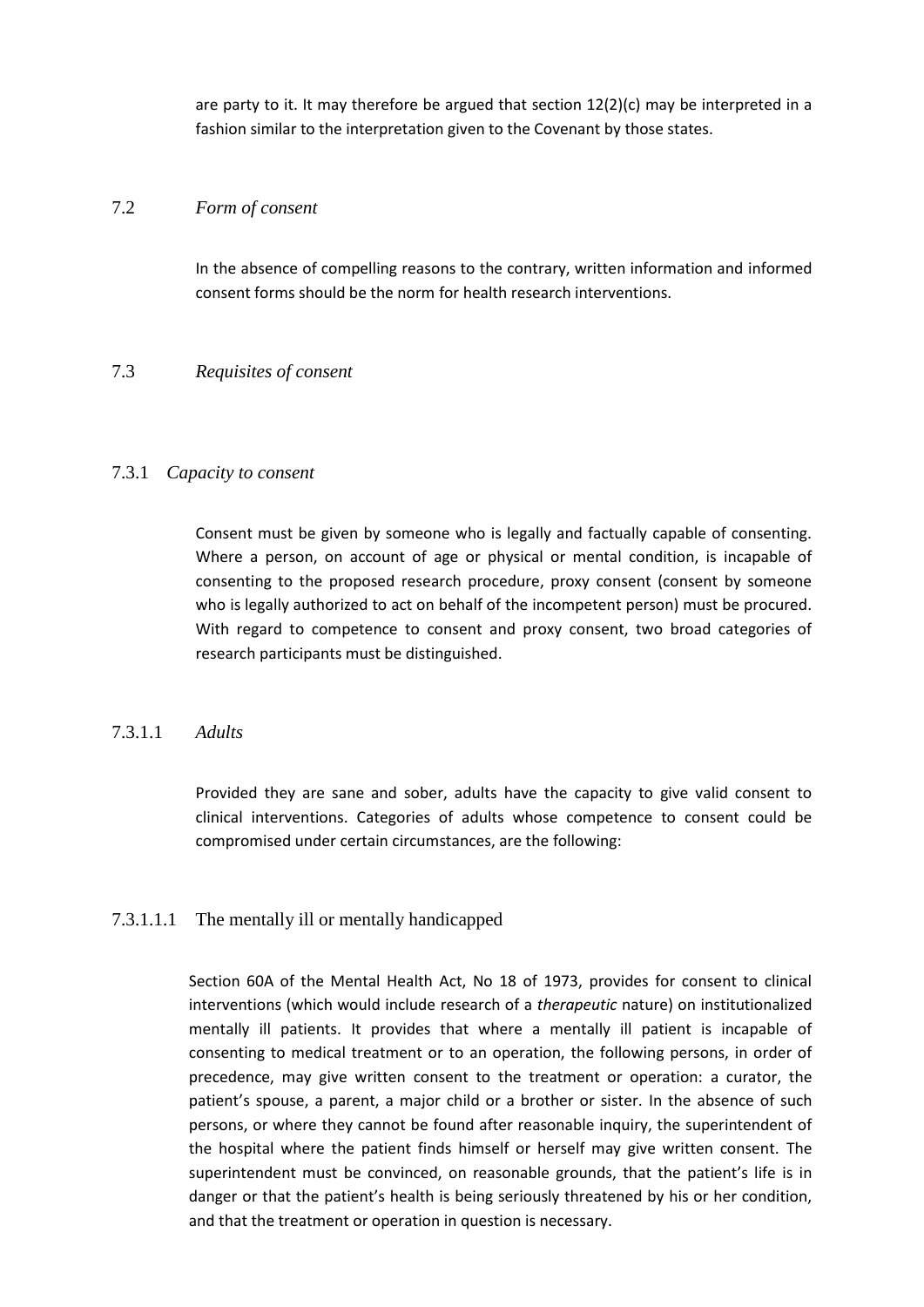Section 60A confirms the viewpoint that the individual mentally ill patient's competence to consent to medical treatment or to an operation depends upon whether, in fact and in the circumstances, the patient has the ability to appreciate the issues involved.

Section 60A, however, does not cater for consent to the medical treatment of, or an operation on, a mentally ill patient who is not institutionalized, but is in private care and has neither a curator nor relatives to consent on his or her behalf. Under these circumstances, an application should be made to the High Court for the appointment of a curator.

Should a mentally ill or mentally incapacitated patient be incapable of consenting to *therapeutic* research, proxy consent is permissible only where the proposed research pertains, directly or indirectly, to the mental illness or mental defect from which the patient suffers. In addition, the consent of the patient should be obtained, provided that the patient is mentally able to comprehend the issues involved.

Non-therapeutic research on incapacitated persons would not be permissible, with the following exception: proxy consent may be obtained for:

- i. Observation research of a non-therapeutic and non-invasive nature, as there is no risk and no interference with the integrity of the incapacitated person, provided that the research entails no more than negligible distress or discomfort to the incapacitated person involved;
- ii. Observation research of a non-therapeutic and invasive nature, provided that normally no more than negligible risk is foreseeable or known from routine medical practice, and that distress and discomfort are negligible.

In addition to the above, the following requirements must be met in non-therapeutic research:

- i. the research pertains, directly or indirectly, to the mental illness or mental defect from which the person suffers;
- ii. the consent of the person is sought. An objection by the incapacitated person is decisive;
- iii. research involving incapacitated persons significantly benefits persons of the same category as the research participant;
- iv. the same scientific results cannot be obtained by other methods, or by research on persons who do not belong to this category.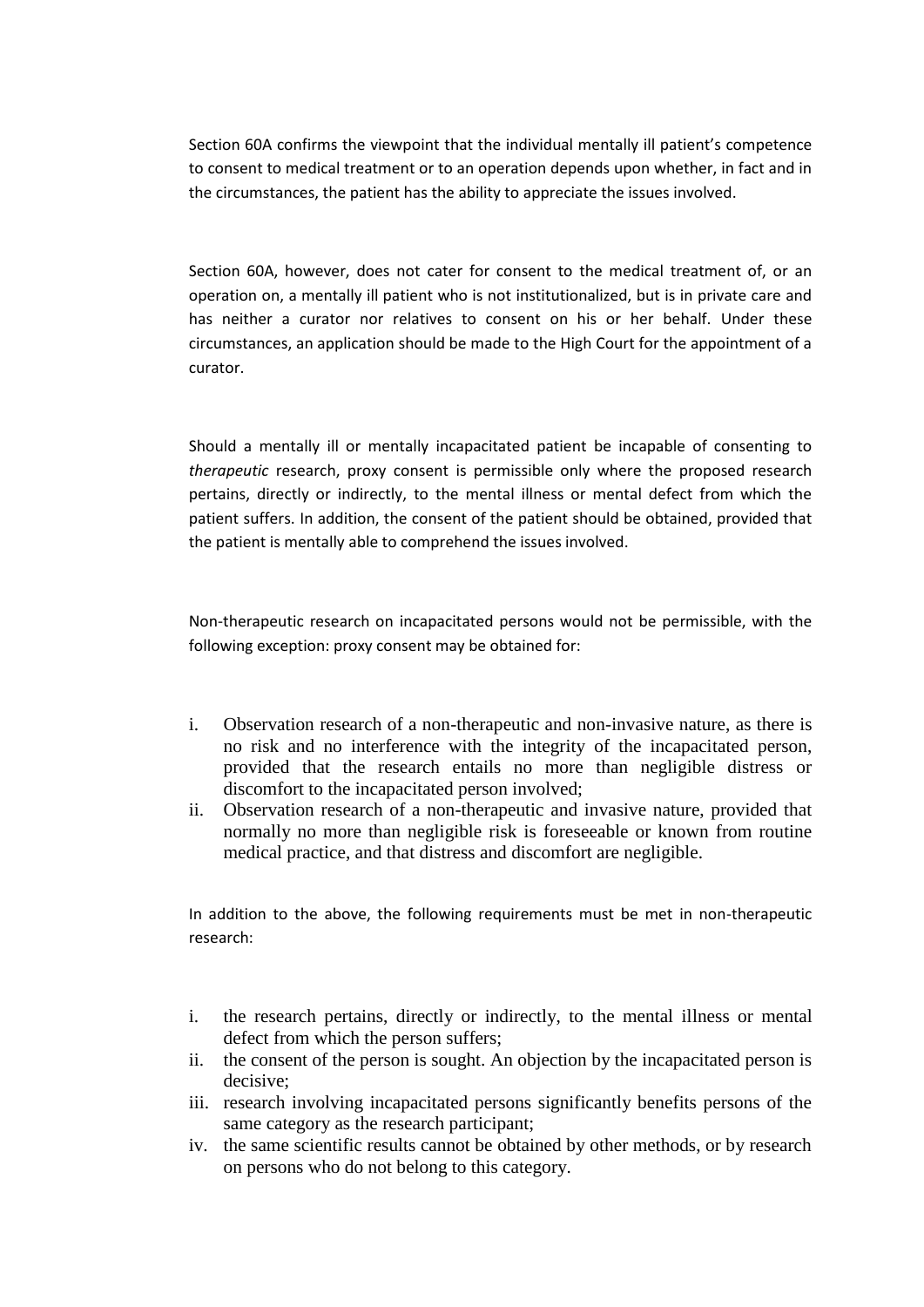# **8. TERMS OF REFERENCE OF ETHICS REVIEW COMMITTEE (ERC)**

# 8.1 *Status of ERC*

The ERC has independent status at VUT and is not attached to or based in a single department or unit in VUT. It is a subcommittee of the Senate Research Committee. The independant nature of the ERC is of crucial importance in the proper regulation of research.

# 8.2 *Main roles of Ethics Review Committee (ERC)*

The main role of ERC is to promote the conduct of ethical research in VUT. In particular they contribute to safeguarding the dignity, rights, safety, and wellbeing of all actual or potential research participants and communities, as well as animals, while taking into account the interests and needs of researchers and the integrity of VUT. Reviews research protocols and ongoing research that require its action.

In particular, the ERC is responsible to

- Provide guidance to researchers on the ethical aspects of their work.
- Develop and propose policies to enhance and facilitate ethical research and ethics review in VUT, including those which are necessary for building capacity in ethical research and ethics review.
- Review the VUT Policy on Research Ethics as the need arises.
- Provide advice to the Executive Director: Research on matters pertinent to research ethics.
- Review research which: Involves Faculties, Institutes, Centers and Technology stations. Basic ethical principles for research remain the basis for resolving issues.

8.3 *Objectives of ERC*

The objectives of the ERC are the following:

- i. To maintain ethical standards of practice in research;
- ii. To protect research participants and investigators from harm or exploitation;

iii. To reserve the research participant's rights, which take preference over society's rights;

iv. To provide reassurance to society that this is being done.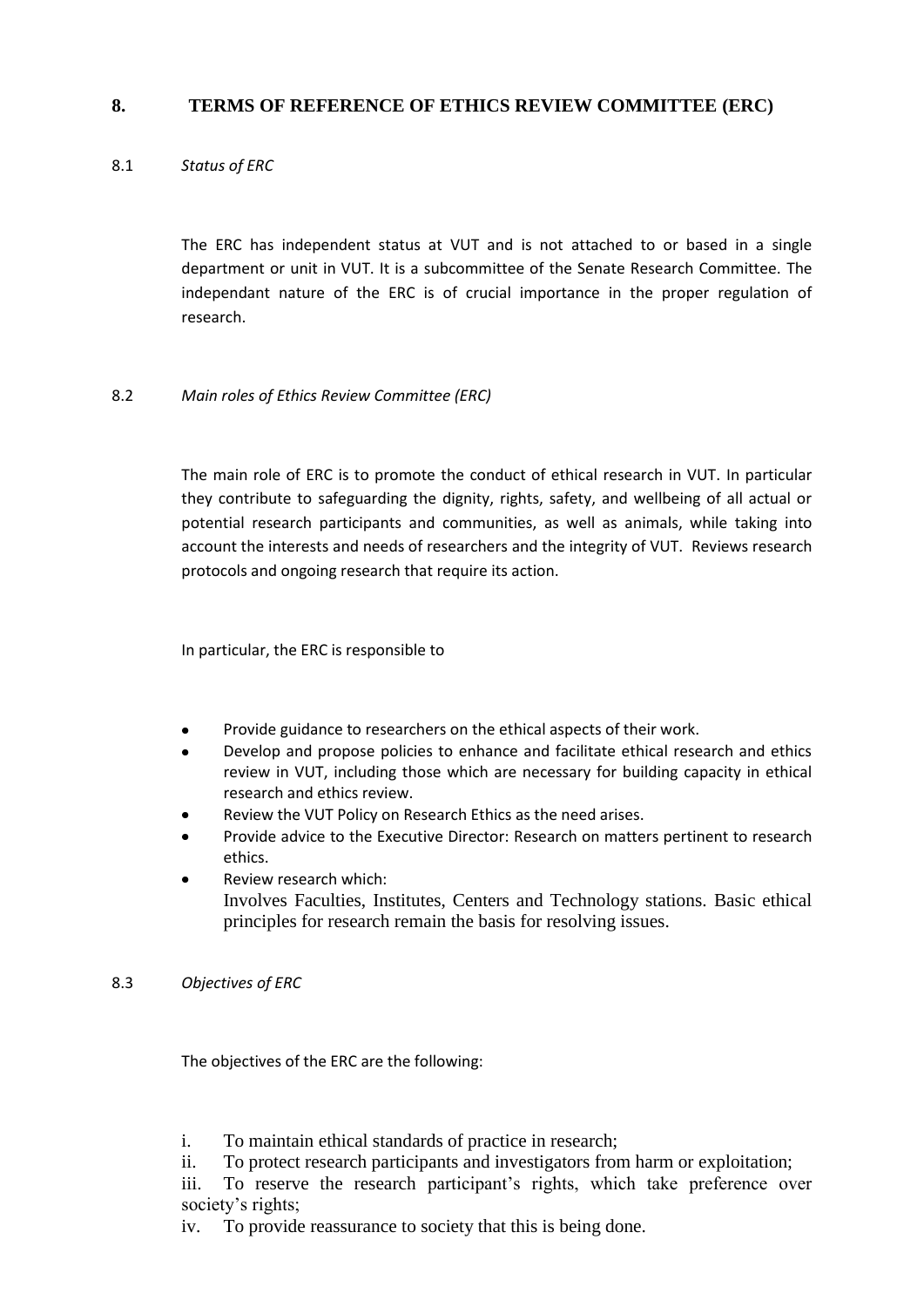v. In promoting these objectives, ERC should remember that research benefits society and that

they should take care not to hinder it without good cause. Investigators should be assisted to achieve a high standard of research ethics, if necessary by being provided with basic training in research ethics. ERC also protect investigators from unjustified criticism. International guidelines on human research indicate that an ERC should consider that:

The objectives of research are directed to a justifiable advancement in knowledge

compatible with prevailing community interests and priorities;

Interventions are justifiable in terms of these objectives.

# **9. COMPOSITION OF ETHICS REVIEW COMMITTEE**

- 9.1 Chairpersons of the Faculty Research Committee serve ex officio on the VUT ERC.
- 9.2 Regular membership of the ERC is between 5 11 members. The regular members of ERC should come from different academic disciplines and sectors. The membership may comprise:
	- Scientists or researchers
	- Person(s) with competence in law
	- Person(s) with competence in research ethics
	- Lay person(s) including representatives of interest groups such as groups for consumer rights, animal welfare, indigenous peoples' rights and environmentalists.
- 9.3 Membership on *ad hoc* basis
- 9.3.1 In addition to the regular members, members may be appointed on an ad hoc basis by the Executive Director: Research to provide the ERC with impetus and special expertise or guidance not adequately available in its regular membership, e.g. representatives of special groups or communities. The duration of their membership in the committee must be based on the need of the ERC for their special expertise.
- 9.3.2 The ERC must exert efforts to include a representative of the population which will be studied. If this is not possible, the ERC must invite persons who are knowledgeable about the culture, history, social dynamics and vulnerabilities of this population and who can speak on their behalf.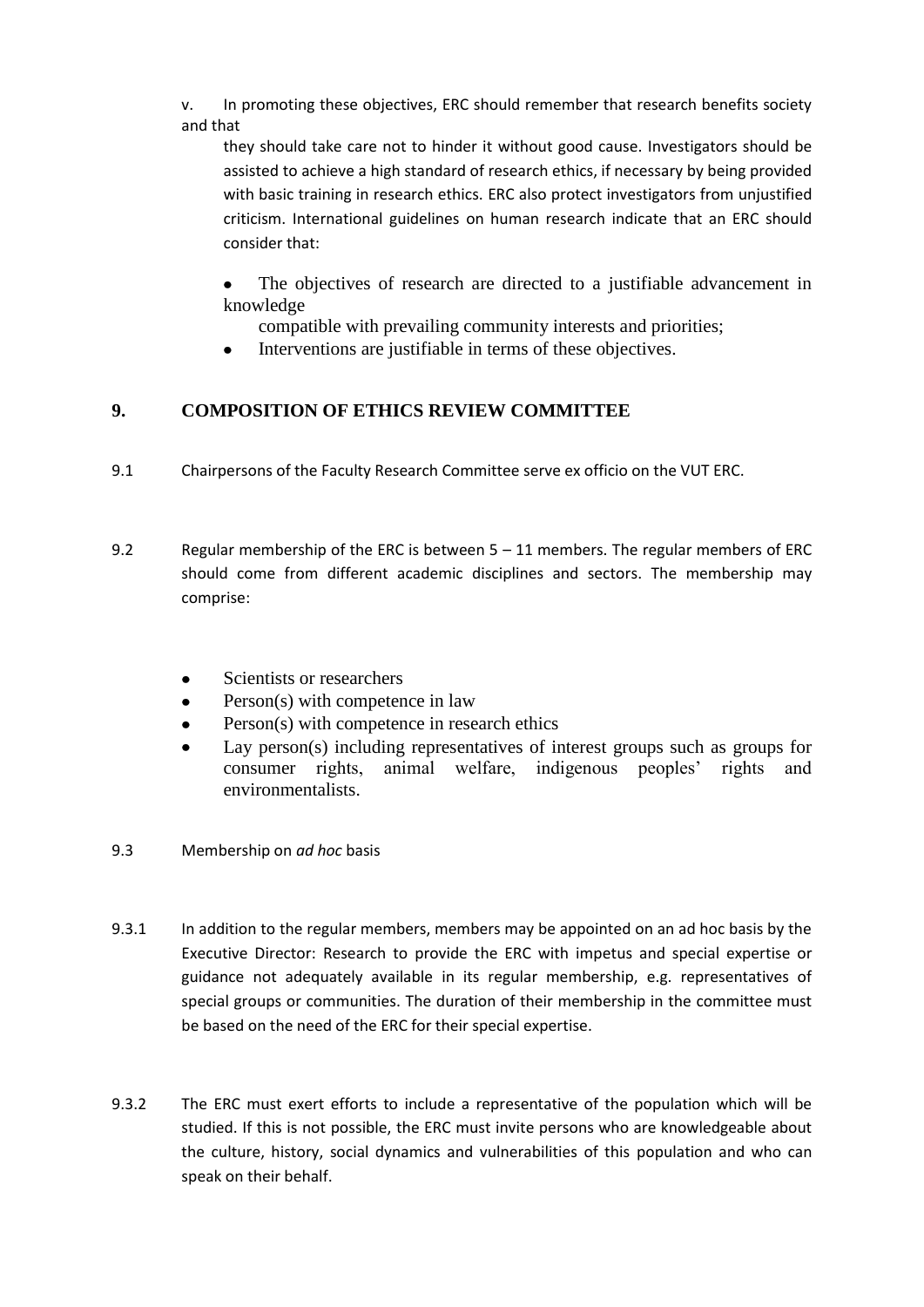- 9.3.3 If, in the view of the ERC, human populations will be affected by particular agricultural science research, the committee must exert efforts to include a representative of the populations that will be potentially affected. If this is not possible, the ERC must invite persons who are knowledgeable of the culture, history, social dynamics and vulnerabilities of this population and who can speak on their behalf.
- 9.3.4 Where appropriate, e.g. where animals or plants are involved, ERC membership must include persons who are knowledgeable in appropriate fields, including animal welfare, environmental or ecological principles, and nature conservation laws.
- 9.4 The ERC at VUT should strive for balanced representation in terms of gender, race, and discipline.

#### **10. OFFICE BEARERS OF ETHICS REVIEW COMMITTEE**

#### 10.1 *Chairperson*

The chairperson of the ERC is the Executive Director: Research and the committee is elected for a term of three years.

#### 10.2 *Secretary*

The ERC is provided secretarial and administrative assistance.

#### **11. FUNCTIONS OF OFFICE BEARERS**

- 11.1 *Chairperson*
- 11.1.1 The chairperson is the presiding officer and overall administrator of the work of the ERC.
- 11.1.2 The chairperson is responsible for: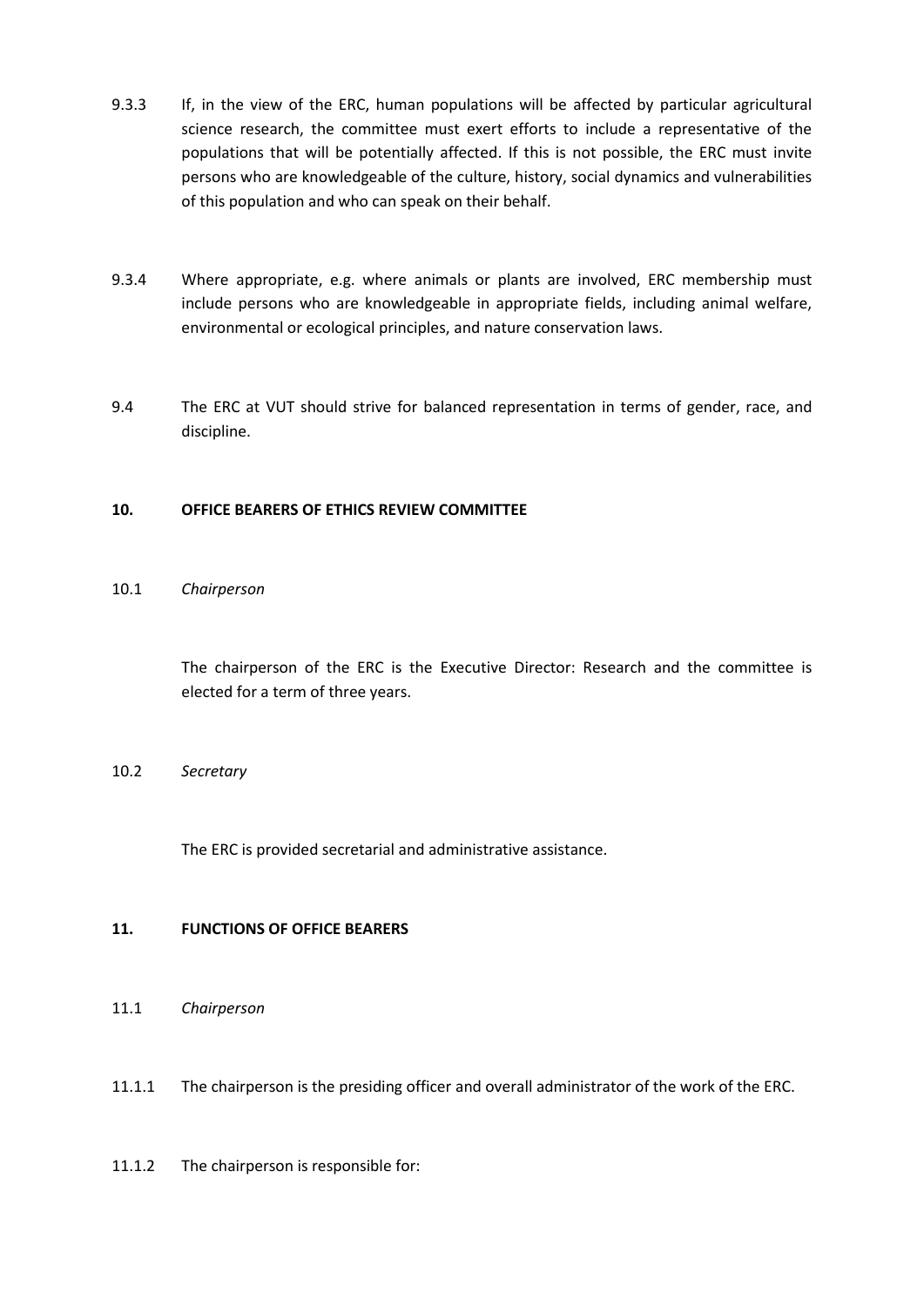- i. Ensuring that the records and documents of the committee are secure and, in appropriate cases, kept confidential;
- ii. Documenting adequately and in a timely manner all documentation of committee meetings and deliberations;
- iii. The recording of receipts of applications, documents submitted and other transactions of the ERC; and
- iv. The chairperson will report to CRC bi-annually.
- 11.2 *Secretary*

The secretariat is responsible for:

- 11.2.1 preparing communications regarding the listing of each received and approved document, the frequency of continuing review, and other obligations of the investigator or researcher;
- 11.2.2 stamping approval and expiry date on every page of the consent form;
- 11.2.3 obtaining signature of chairperson;
- 11.2.4 keeping records and receipts;
- 11.2.5 organising and maintaining a registry of research proposals reviewed by the ERC;
- 11.2.6 submitting all research that obtained ethics clearance to the Research Directory for registration;
- 11.2.7 signing a confidentiality agreement;
- 11.2.8 executing other tasks assigned by the chairperson.

#### **12. MEMBERSHIP OF ETHICS REVIEW COMMITTEES**

12.1 *Appointment*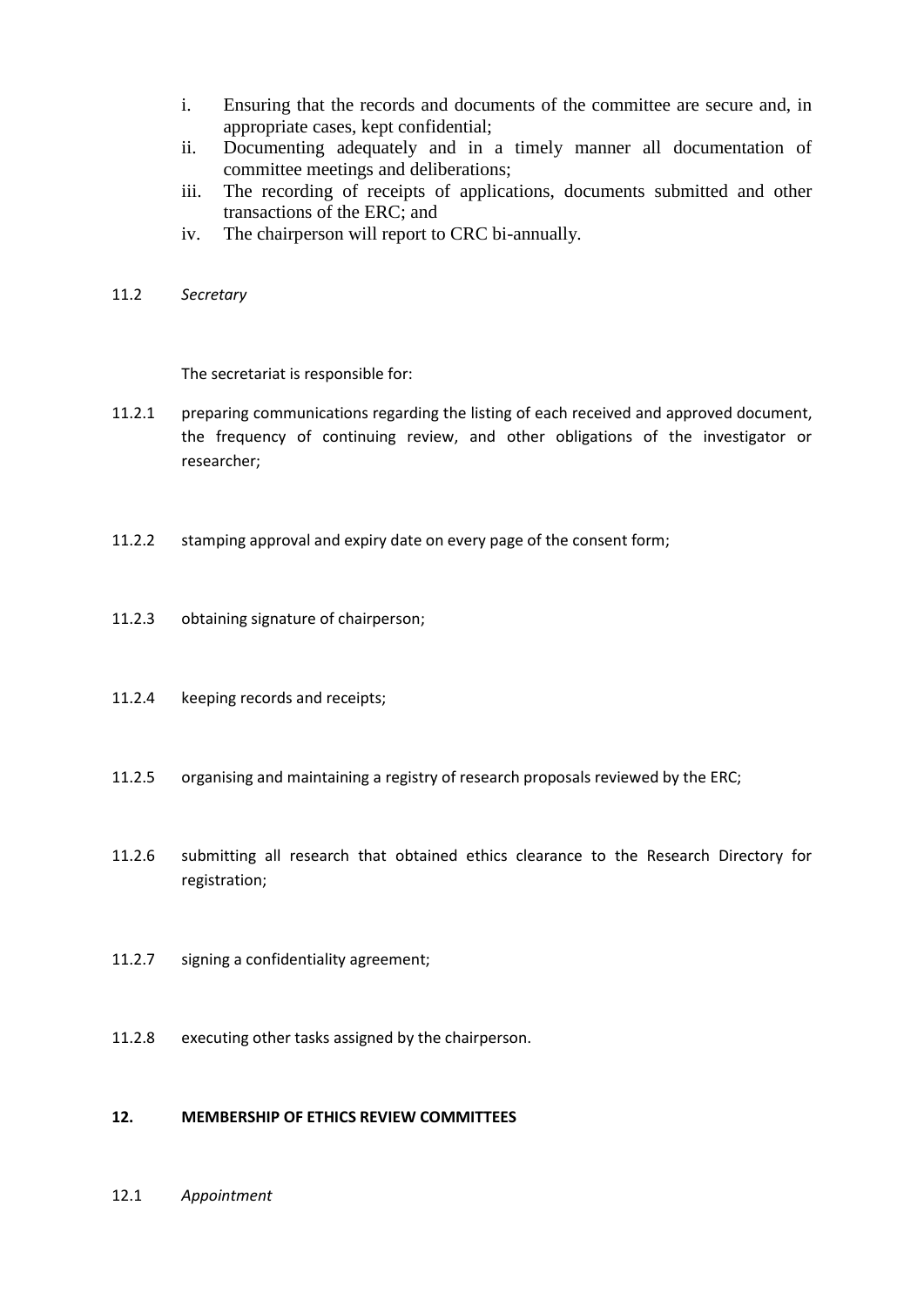- 12.1.1 Members of the ERC, including those who do not have appointments as employees of VUT, are appointed by the Executive Director: Research and have a term of office of three years with possible reappointment. It is essential that members serve on the Committee as individuals and not as delegates taking instruction from other bodies or reporting to them.
- 12.1.2 To ensure continuity in the workings of the ERC, as well as utilize accumulated experience and wisdom, the term of office of regular members of the ERC is rotated.
- 12.1.3 Pending general arrangements for training, new members should be provided with core literature for their induction.
- 12.2 *Conditions of appointment*
- 12.2.1 ERC members should be willing to have their names and affiliations made publicly available.
- 12.2.2 ERC members should sign a confidentiality agreement regarding meetings, deliberations, applications and related matters.
- 12.2.3 Only members who are not appointed as employees of VUT may receive honoraria for work on the ERC, and all reimbursements and payments received in relations to their work in the ERC committee.
- 12.3 *Resignation*
- 12.3.1 A member who can no longer serve on the committee must resign in writing.
- 12.3.2 A vacancy should be filled within one month after resignation. The chairperson of an ERC recommends people to fill vacancies to the Executive Director: Research.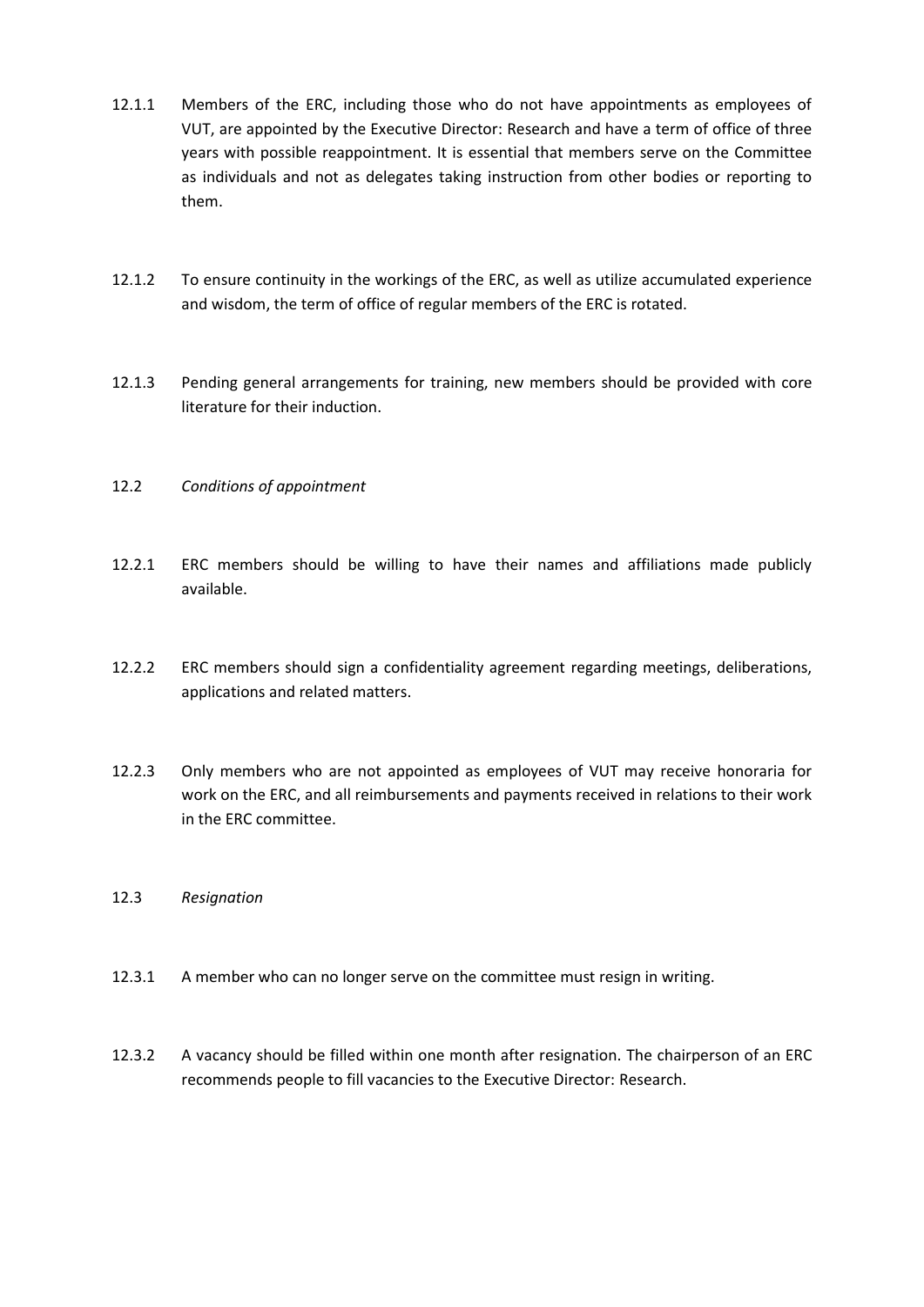#### **13. MEETINGS**

The ERC meets every three months or more frequently if the need arises.  $\bullet$ 

It may decide to meet regularly *"en banc*" or as subcommittees. However, in instances where

there is disagreement among members regarding action on applications, or whenever the need arises, the chairperson may call for an en banc meeting.

- A simple majority of regular and ad hoc members constitutes a quorum.
- Members must be furnished with all documents 7 days prior to a meeting which will then be deliberated on at the meeting.
- The ERC may decide to divide the members into subcommittees to review  $\bullet$ research proposals. This is particularly pertinent to ERCs that have a considerable volume of proposals and/or a diversity of research fields to review. Alternatively, it may decide to review the research proposals *en banc*.
- For all the members of the Committee to be given the opportunity to express their views, it is important that meetings be held according to correct procedure.
- 13.1 *Voting rights*
- 13.1.1 When a vote is required to arrive at a decision, a simple majority of members present suffices. However, any dissenting opinion must be adequately recorded and kept.
- 13.1.2 All regular and ad hoc members are entitled to vote. Each member has one vote.
- 13.1.3 The chairperson has a casting vote when there is a tie.
- 13.1.4 No member who has not reviewed the application can vote on that application.
- 13.2 *Timely decisions*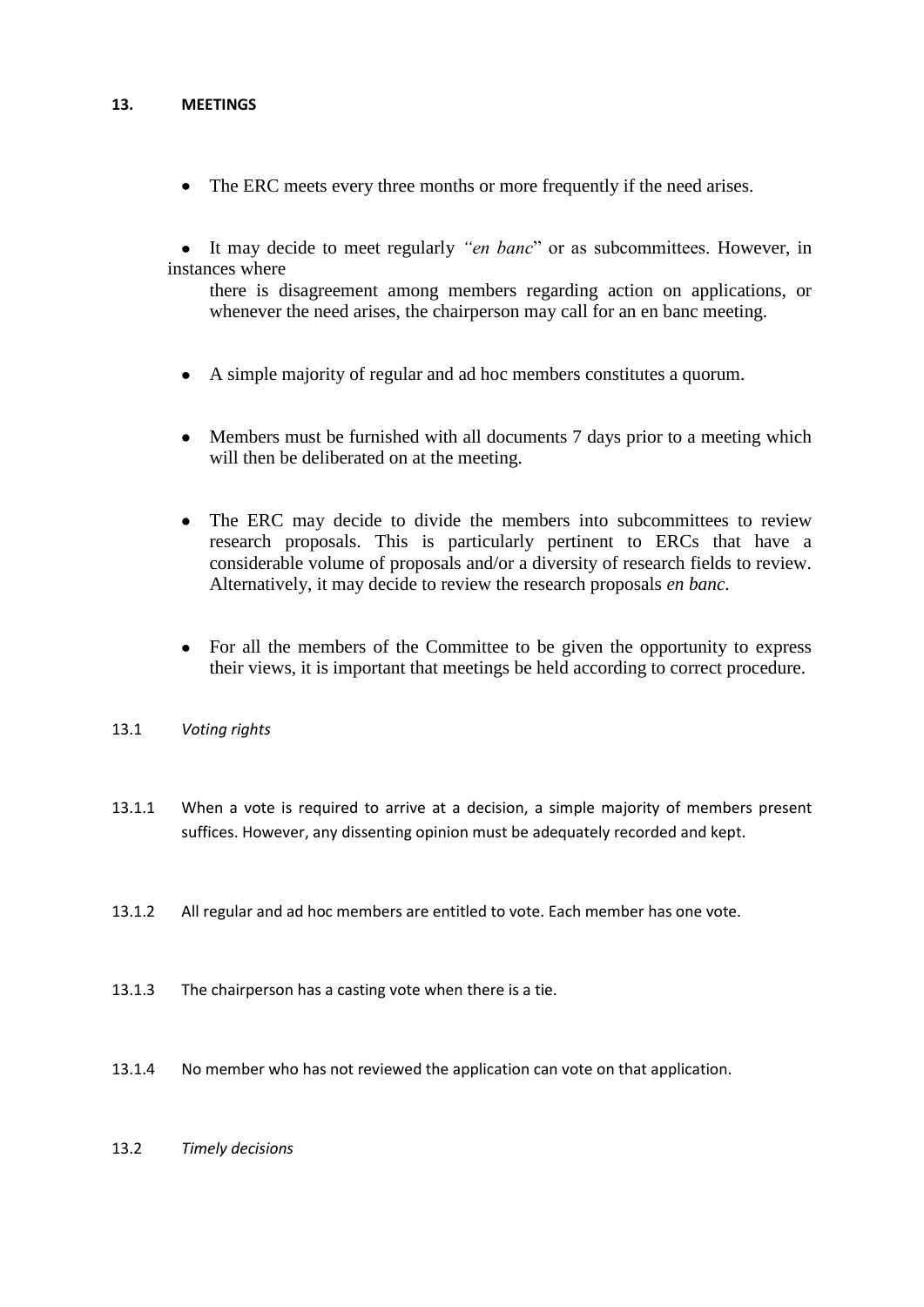- 13.2.1 To ensure complete and correctly accomplished applications the ERC must communicate to applicant(s) its action or decision within fourteen days after the meeting where the application was decided on.
- 13.2.2 Applications with incomplete or incorrect documents must be returned no later than fourteen days after receipt of the application. Inadequacies in the application must be clearly identified in the communication to researchers.

#### 13.3 *Possible decisions*

The ERC can make any of the following decisions on applications:

- Approved
- Require modifications
- Request further information or clarification, or
- Rejected with reasons

#### 13.4 *Reports*

ERC committee should submit a regular report, at least annually, to the EMC. In addition to a list of members, number of meetings and any other obviously relevant matters it should include a list of the titles of projects approved. The reports shall be available for inspection by the public. The only exception to public inspection may be to protect commercial interests. However, company names and product trade names may be included with the consent of the company. A full record of such commercial research must, however, be kept by the committee secretariat.

# 13.5 *Conflict of interest on Ethics Review Committee*

- 13.5.1 Only members without conflict of interest with the research under review may participate in the deliberations and vote.
- 13.5.2 There is conflict of interest when a reviewer has an interest relative to a specific application for review and such interest can compromise his/her ability to make a free and independent evaluation. Conflicts of interest may arise, for instance, when the reviewer has financial ties to the project.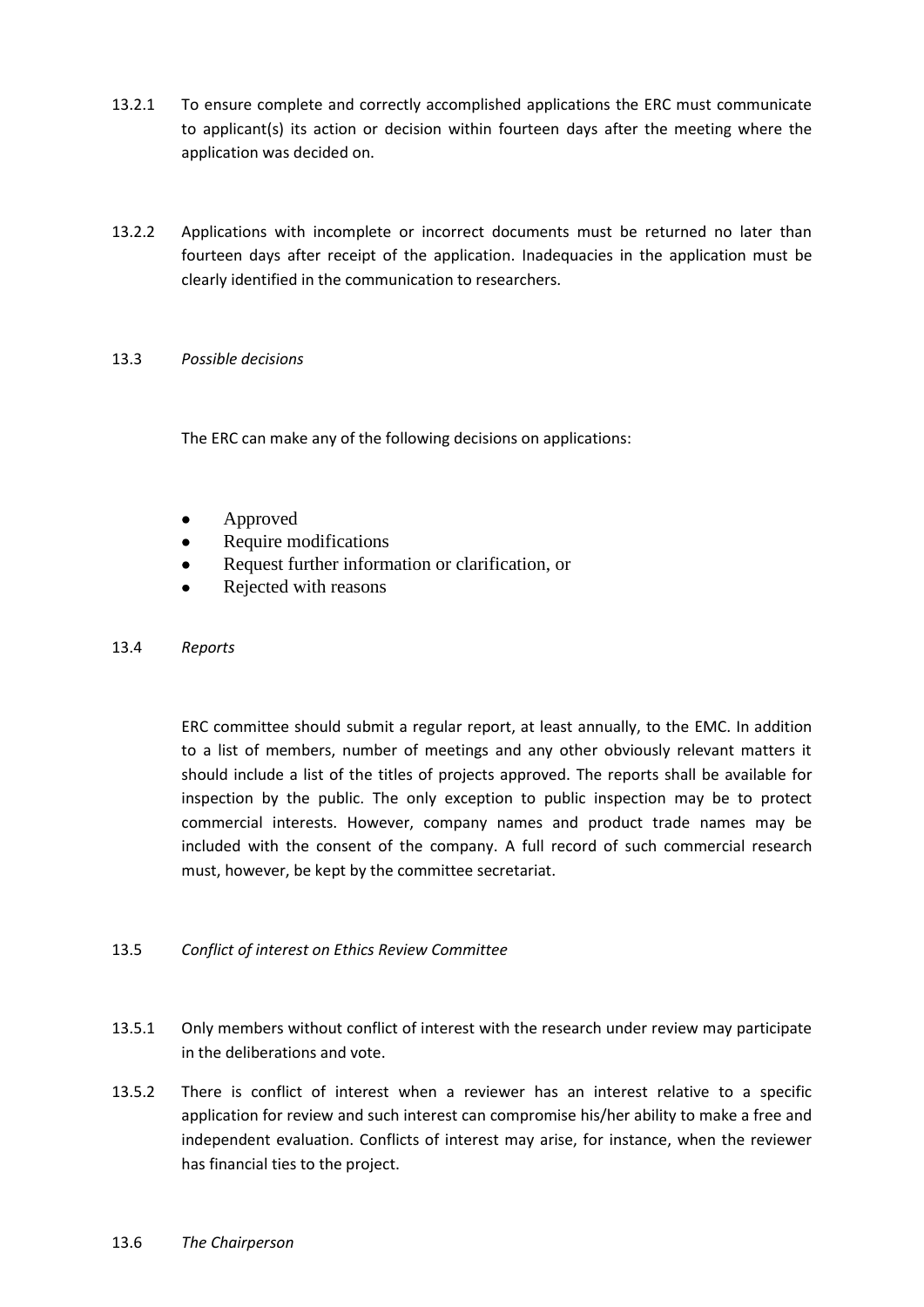The Chairperson shall decide whether the interest disqualifies the member from the discussion. Where the Chairperson has an interest, the Deputy Chairperson should take his or her place. Anyone with a conflict of interests may not take part in the discussion or decision-making and this should be recorded in the minutes of the meeting. Members with a conflict of interest should recuse themselves when that protocol is discussed.

## **14. PROCEDURE AND REQUIREMENTS FOR ETHICS REVIEW**

#### 14.1 *Submissions*

**Two** copies each in English of the following must be submitted to the ERC:

- i. Complete research proposal. The proposal which is submitted for scientific or technical review must be the same as that submitted for ethics review.
- ii. Completed application for review form.
- iii. Proposal summary sheet.
- iv. Documents related to the proposal.
- 14.2 *The application for review form:*
	- i. Researchers' names, affiliations, addresses and contact numbers.
	- ii. Organisation(s) or institution(s) involved in the study.
	- iii. Sponsors or funders.
	- iv. Other pertinent information such a conflict of interests. There is conflict of interest when the researcher has an interest in the research that may jeopardize his/her ability to undertake the research in a scientific and ethical manner.
- 14.3*The proposal summary sheet:*
	- i. Title of the proposed proposal.
	- ii. List and definitions of acronyms and abbreviations.
	- iii. Name(s) of principal investigator(s)/researcher(s). If this is a student, a letter of confirmation

from VUT must be included.

- iv. Names and addresses of all sponsor(s) or funder(s).
- v. Abstract of the proposal in nontechnical language
- vi. Research objectives
- vii. Inclusion or exclusion criteria (if applicable)
- viii. Withdrawal or discontinuation criteria (if applicable)
- ix. Methodology or research design
- x. Activity plan or time line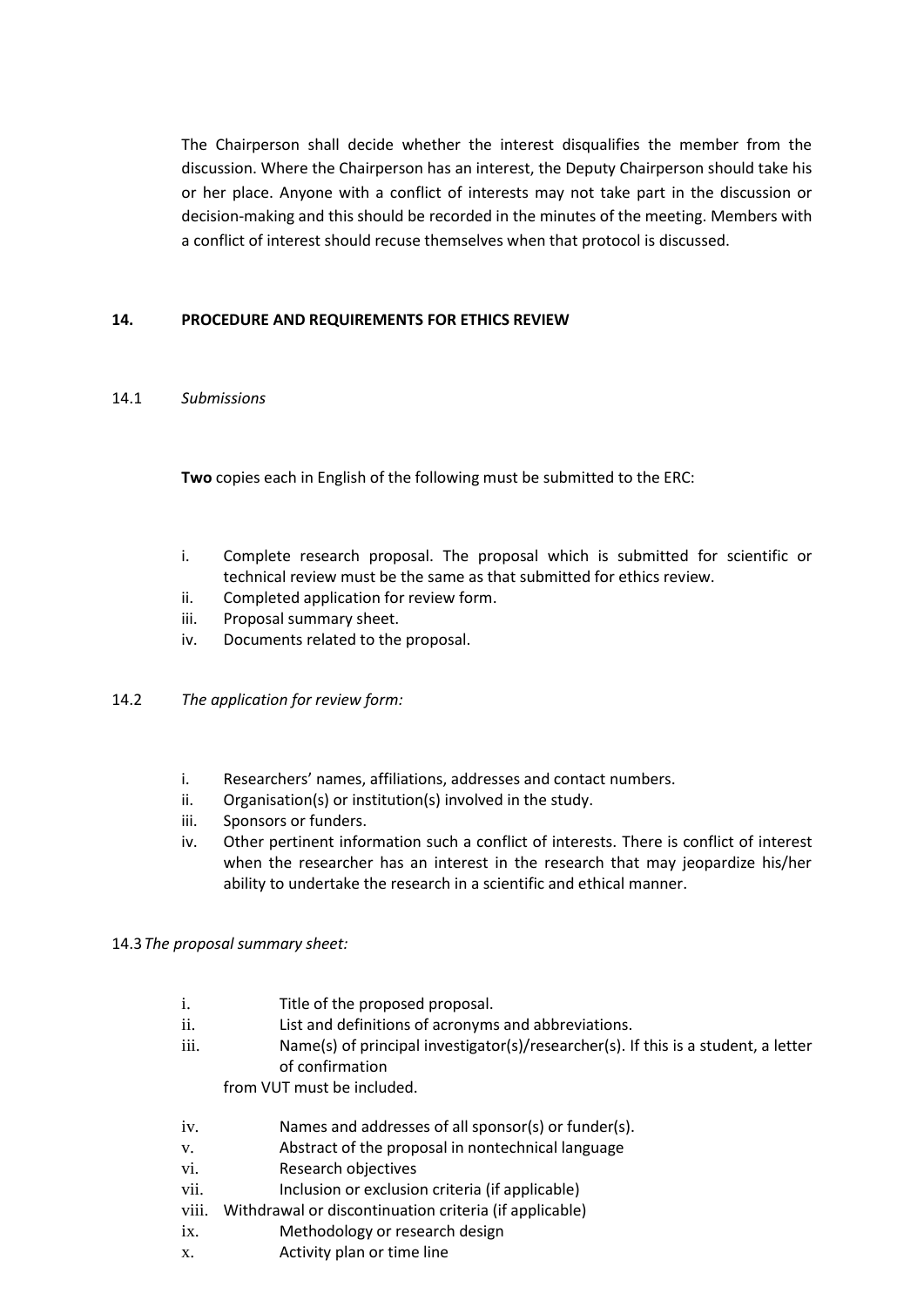- xi. Safety procedures and criteria (if applicable)
- xii. Description of procedure of reporting to ERC
- xiii. Description of how participants will be informed of the findings or results and consulted on potential or actual benefits of such findings or results to them and others
- xiv. Description of the risks of the procedures which participants may/will suffer (e.g. no risk, discomfort, pain, stigmatization, negative labelling/other potential risks) as well as the level of risk. See paragraph 14.10 below.
- xv. The type of participants.
- xvi. Place where research is to be undertaken.
- 14.4 *The proposal-related documents:*
	- i. Participant information sheet (if applicable)
	- ii. Description of the process for obtaining informed consent
	- iii. Informed consent form in English and in the language of the potential participants. The language should be understandable to a lay person.
	- iv. Description and/or amounts of compensation including reimbursements, gifts or services to be provide to participants (if applicable)
	- v. Description for arrangement for indemnity (if applicable)
	- vi. Description of any financial cost to participants (if applicable)
	- vii. Description of provision of insurance coverage to participants (if applicable)
	- viii. Description of steps to be undertaken in case of adverse event or when injury or harm is experienced by the participants attributable to their participation in the study.
	- ix. Statement agreeing to comply with ethical principles set out in the VUT Policy on Research Ethics.
	- x. Disclosure of any previous ethics review action by other ethics review bodies (if applicable)
	- xi. Research instruments such as questionnaires, interview guides and similar documents
	- xii. Research budget
	- xiii. Project agreement (e.g. MOA)
	- xiv. CVs of principal investigators
	- xv. Letter(s) of permission from relevant bodies (if applicable)
- 14.5 *Steps for reviewing proposals*
- 14.5.1 After members have reviewed the proposal and related documents they make a summary of the proposal and documents using the Assessment Form.
- 14.5.2 They then write their decision on the appropriate page of the Assessment Form. If the decision is "disapproved" they must write the reasons for the disapproval. If the decision is "modify" the items for revision must be clearly indicated in the Assessment Form.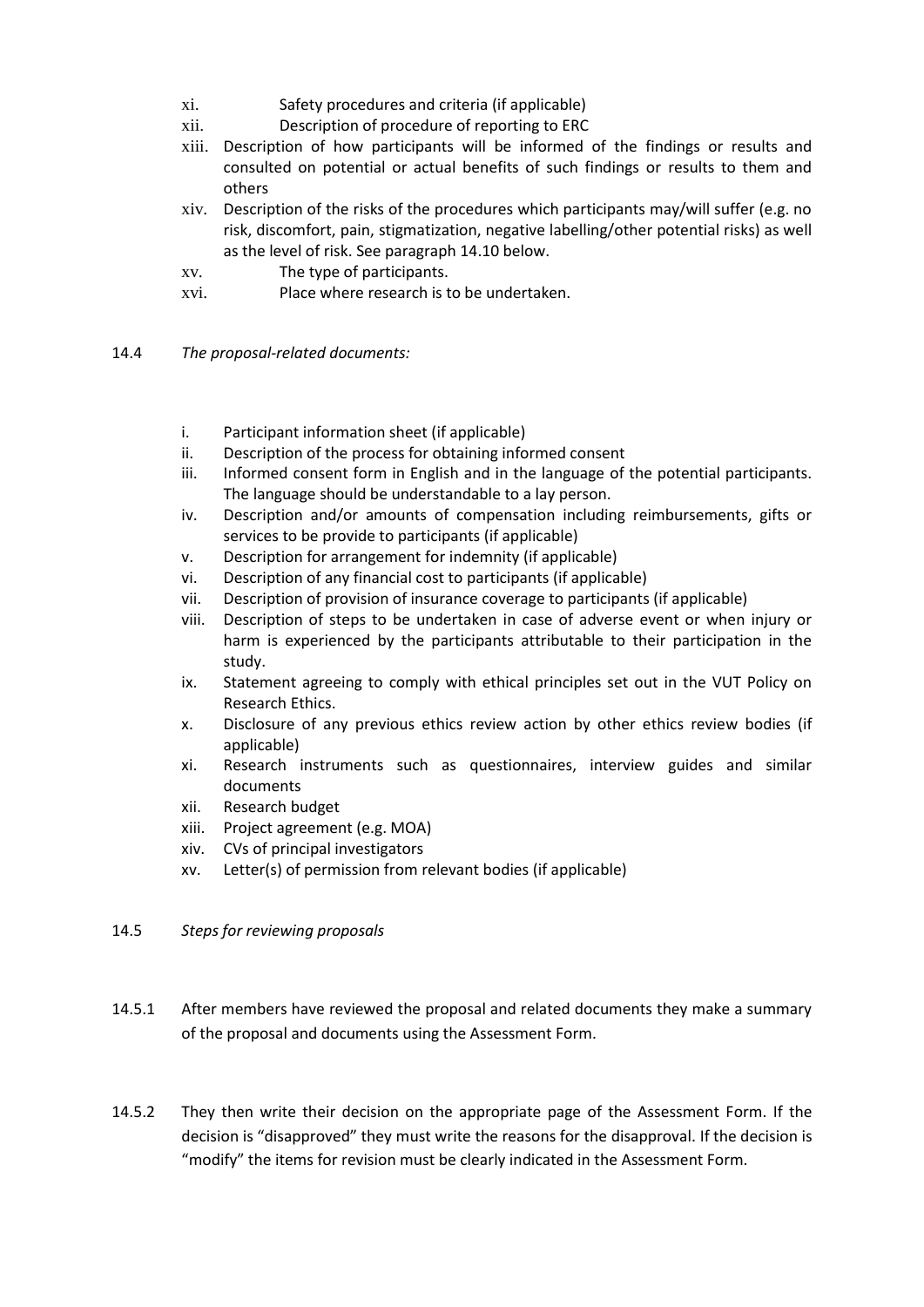- 14.5.3 Reviewers should as far as possible provide researchers with suggestions for meeting the ethical requirements for the research, especially if the research is deemed to be significantly beneficial to society or has strong social justice merits. However, the justice merit of the research cannot on its own be used to approve an ethically defective proposal.
- 14.5.4 VUT recognizes the rights and freedom to have access to research findings and information and always acknowledge the individual; however the individual and other institutions' rights will be protected according to the SA Constitution.
- 14.5.5 The members' views are discussed at the meeting and a decision reached in accordance with paragraph 11 above.
- 14.5.6 Any member can request the chairperson to invite the investigators and/or funders to elaborate or explain certain aspects of the proposal.
- 14.5.7 The chairperson must communicate the decision of the ERC to the applicant in writing. This must include a clear explanation if the decision is negative or if revisions are required.
- 14.5.8 Research which involves external institutions as well as the participation of employees or students from VUT must be reviewed by the ERC.

#### 14.6 *Expedited review*

- 14.6.1 One or more of the following serves as conditions for the Committee to expedite Research Ethics:
	- Minimal risk
	- $\bullet$ No vulnerable population
	- Informed consent
	- Using existing data or commonly available public data
	- Information is recorded so that subjects are not mentioned
	- No extraction of blood or human experimental procedures
	- Minor revisions after previous conditional approval
- 14.6.2 The chairperson and Deputy Vice-Chancellor: Academic & Research will review the proposal. If it is a resubmission, previous reviewers should be nominated. The reviewers examine the proposal and documents.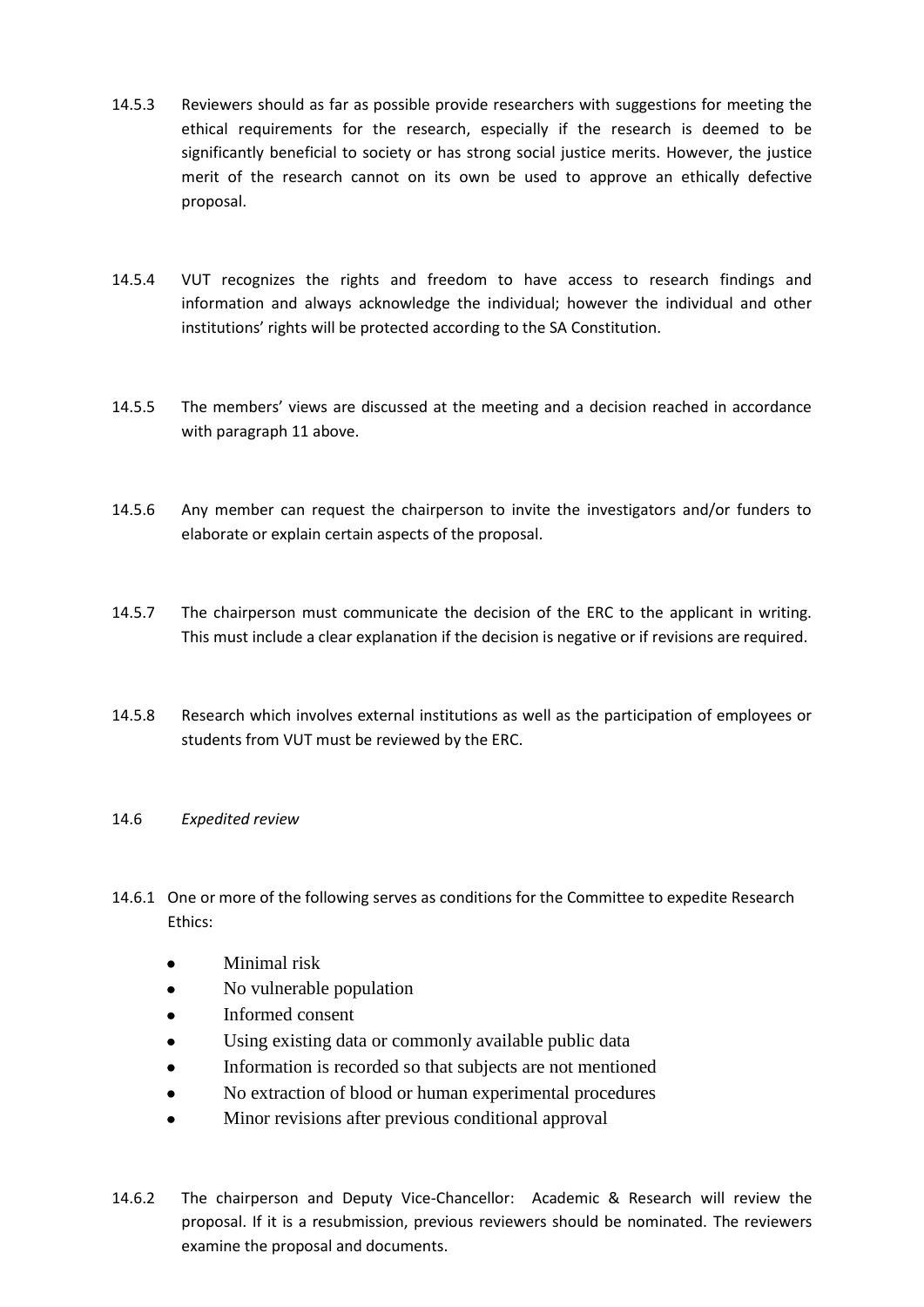- 14.6.3 The chairperson circulates the reviewers' decision and comments to the rest of the members of their decision. If a consensus cannot be reached or a member expresses some concerns, the proposal must be given a full review. An en banc meeting of the ERC may be required.
- 14.6.4 The chairperson then communicates the decision to the researchers.

#### 14.7 *Ongoing review*

- 14.7.1 The ERC evaluates ongoing research that it has previously approved.
- 14.7.2 Principal investigators must submit in writing the following to the ERC:
	- i. Report of any adverse event (that is, harm or injury suffered by participants that is attributable to the research such as physical harm, psychological or emotional stress, financial loss and social ostracism or stigma) including a detailed description of the event, measures taken to address it and the outcomes. This report must be submitted as soon as possible, but not later than fourteen days after occurrence of the event.
	- ii. Report of any ethical problems encountered including a description of how these were addressed. This report must be submitted every two months after commencement of the research.
	- iii. Any changes in the research design including methodology.
	- iv. A terminal report describing the actual procedures for taking informed consent and any other ethics-related procedures, including the steps taken to ensure that participants are informed of the findings and consulted on how the findings can benefit them or others.
	- v. For long-term research and highly sensitive research the ERC can require a progress report on a regular basis for renewal of approval.
	- vi. Relevant to (iii), any envisaged change in the study design or methodology that has potential or actual ethical repercussions must first be approved by the ERC.
- 14.7.3 It is the duty of researchers to inform the ERC in writing as soon as possible in the case of premature termination of the study. The information should include an explanation of the premature termination, including an explanation of measures taken to protect the participants against any adverse effects of the premature termination.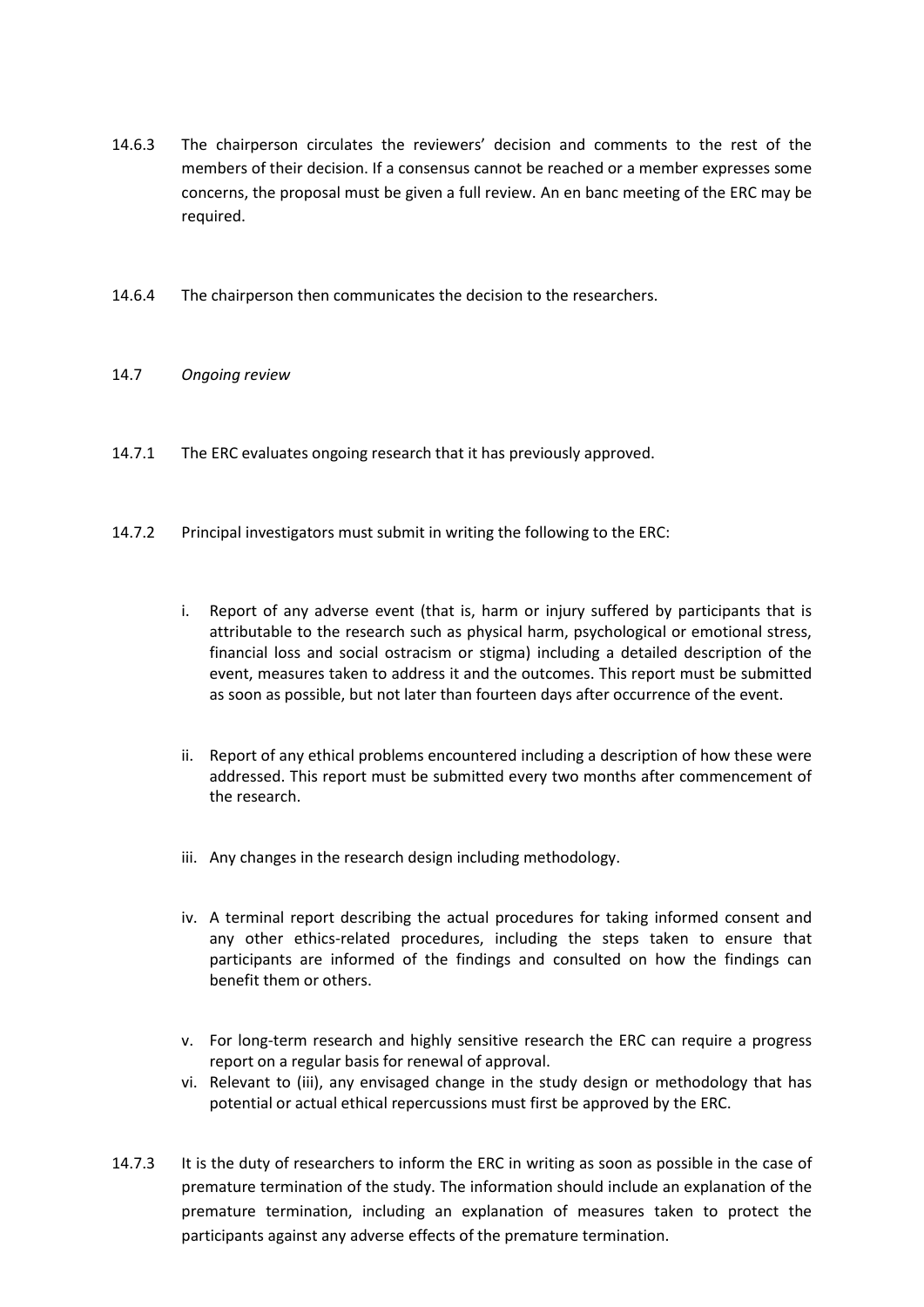#### 14.8 *Review fees*

- 14.8.1 A standard review fee, the amount to be set by the VUT ERC, may be charged for exclusively external research of all research which is externally funded. The fee is payable upon submission of the proposal for review.
- 14.8.2 Monies thus collected may be spent on the operation of the ERC.
- 14.9 *Vulnerability and risks*
- 14.9.1 It is the duty of reviewers to identify whether or not the research will involve vulnerable persons of groups and to ensure that adequate protective measures are provided for.
- 14.9.2 Special attention should be given to evaluating the risks of participants in relation to benefits.
- 14.9.3 Research can be classified on the basis of the degree of risk:

'Category 1' Research involving negligible or minimal risk

'Category 2' Research involving greater than minimal risk but presenting the prospect of direct benefit to participants

'Category 3' Research involving a minor increase in minimum risk and presenting no prospect of direct benefit to participants

'Category 4' Research that does not fit the above categories

14.9.4 While all research involving human subjects should be approved by an ERC and subjected to scrutiny, research involving reviews of administrative records which contain names of people may require a lower level of scrutiny, while research involving solely aggregated data and literature reviews needs the lowest scrutiny (if any).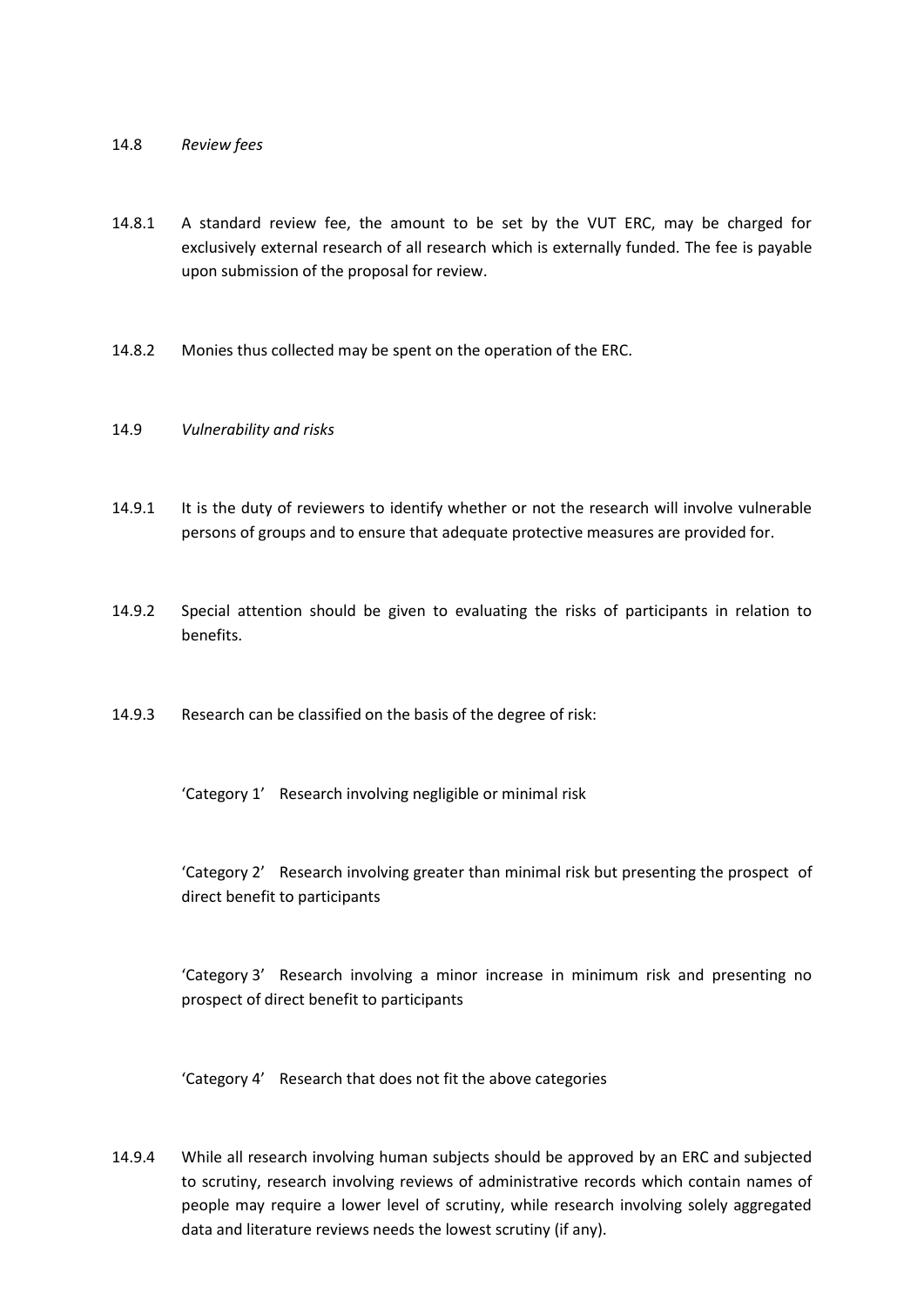#### 14.10 *The researcher and the sponsor/clients of research*

- 14.10.1 Research that is undertaken on behalf of sponsors or clients is subject to the usual conventions of contract research. These conventions include the following:
	- The researcher has the right to receive an explicit research mandate from the sponsor/client in which the conditions and terms of the research or service (research problems, time framework, etc.) are set out clearly.
	- After acceptance of the commission, an explicit agreement or contract between the researcher(s) and client/sponsor should be drawn up.
	- The researcher accepts that the sponsor or client has the right to request information on the execution of the research or service from the researcher at any stage in the course of the research. However, interference by sponsors or clients that may jeopardize the scientific integrity of the study or prejudice the interest of the participants in the research is unacceptable.
- 14.10.2 Information that may reveal the identity of individual participants in the research will not be supplied to the sponsors or clients of the research, except with the written permission of such participants.
- 14.10.3 If the client or sponsor requests confidentiality in the reporting of research results, the researcher should consider the request in the light of all the principles contained in the research code. The researcher should negotiate the possibility of publication of findings in scientific journals with the sponsors or clients of the research even if such publication should occur after a period of embargo. In certain cases the researcher might even determine that the confidentiality of the findings is essential to protect the interest of the participants in the research.
- 14.10.4 The Vaal University of Technology will not conduct research on behalf of secret organisations or organisation which cannot account for the application of a particular outcome of research.

#### **15. INTERNATIONAL COLLABORATIVE RESEARCH**

15.1 *Concerns*

As globalisation increases, so does collaborative research. Concerns have been expressed about the ethics of this, particularly of clinical research in developing countries and the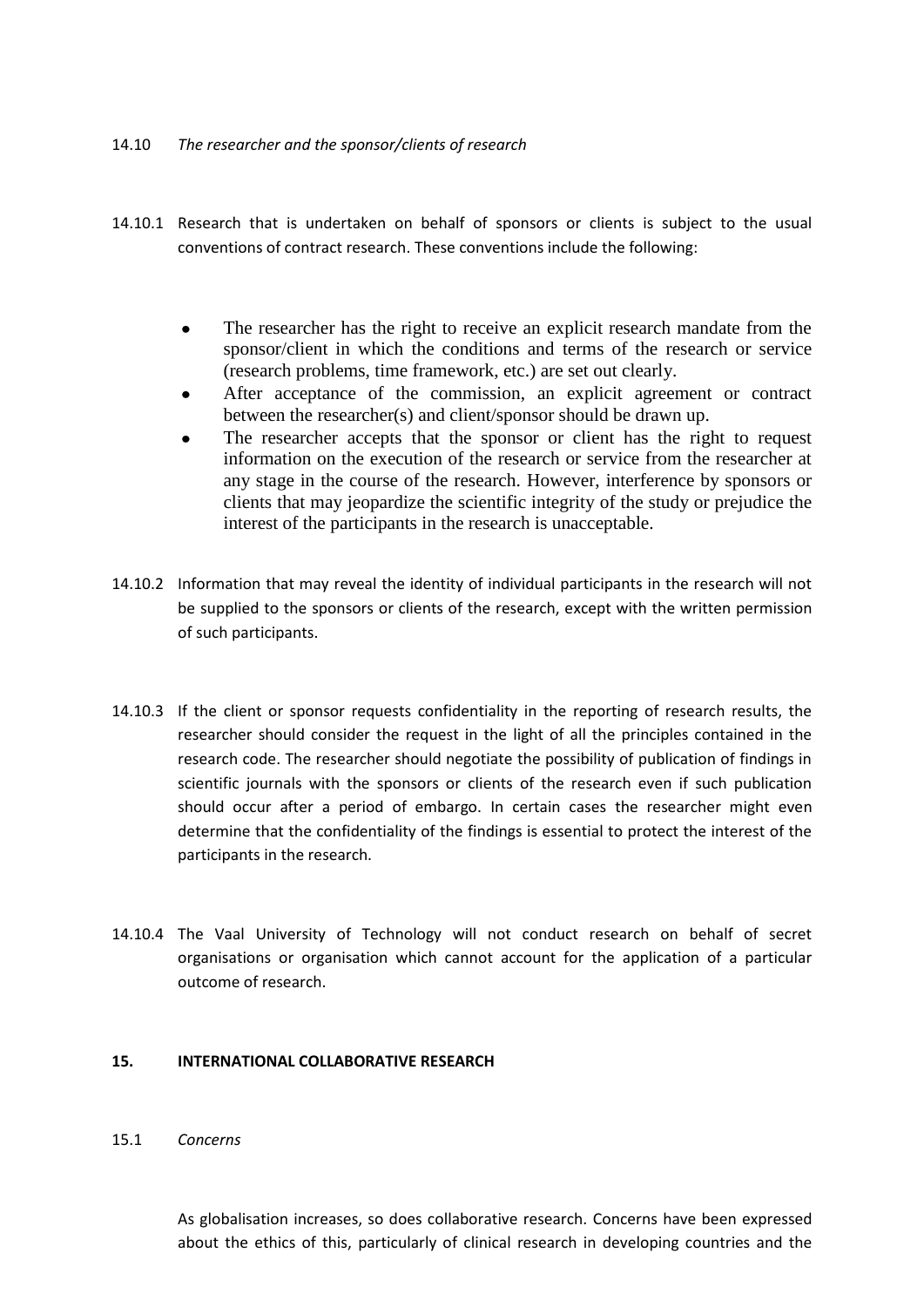application of standards of one country in another. Coupled to this are the intellectual property rights (IPR) of indigenous peoples.

#### 15.2 *Ethics principles*

In international collaborative research, as in any other research, the four principles of ethics apply. These are autonomy, beneficence, non-malfeasance, and justice.

#### 15.3 *Collaborators*

Those taking part in international collaborative research are host country institutions, collaborating country institutions, researchers from both, research participants and their communities. Before submission of a collaborative research proposal to ERC, there shall be clear agreements on all aspects of the research. These include intellectual property sharing, management of the research process, division of responsibilities, finances, spreading of benefits and burdens, and any other appropriate aspects.

#### 15.4 *Principles*

# 15.4.1 Commencement of research

i. No research shall be undertaken until ERC of all collaborating institutions have given ethics

approval to the research.

- Before granting ethics approval, such an ERC shall consider whether the study findings
	- can, and will, be incorporated into the local healthcare system.

ii. No research shall be undertaken after ethics approval of a protocol by an ERC until there is

proper informed consent from participants, their families and communities according to local customers. This consent shall:

- Be obtained in a manner that can be understood by the participants;  $\bullet$
- $\bullet$ Include full disclosure of the aims and methods of the study, benefits and risks,

confidentiality methods and commercial implications;

Be in written or taped form.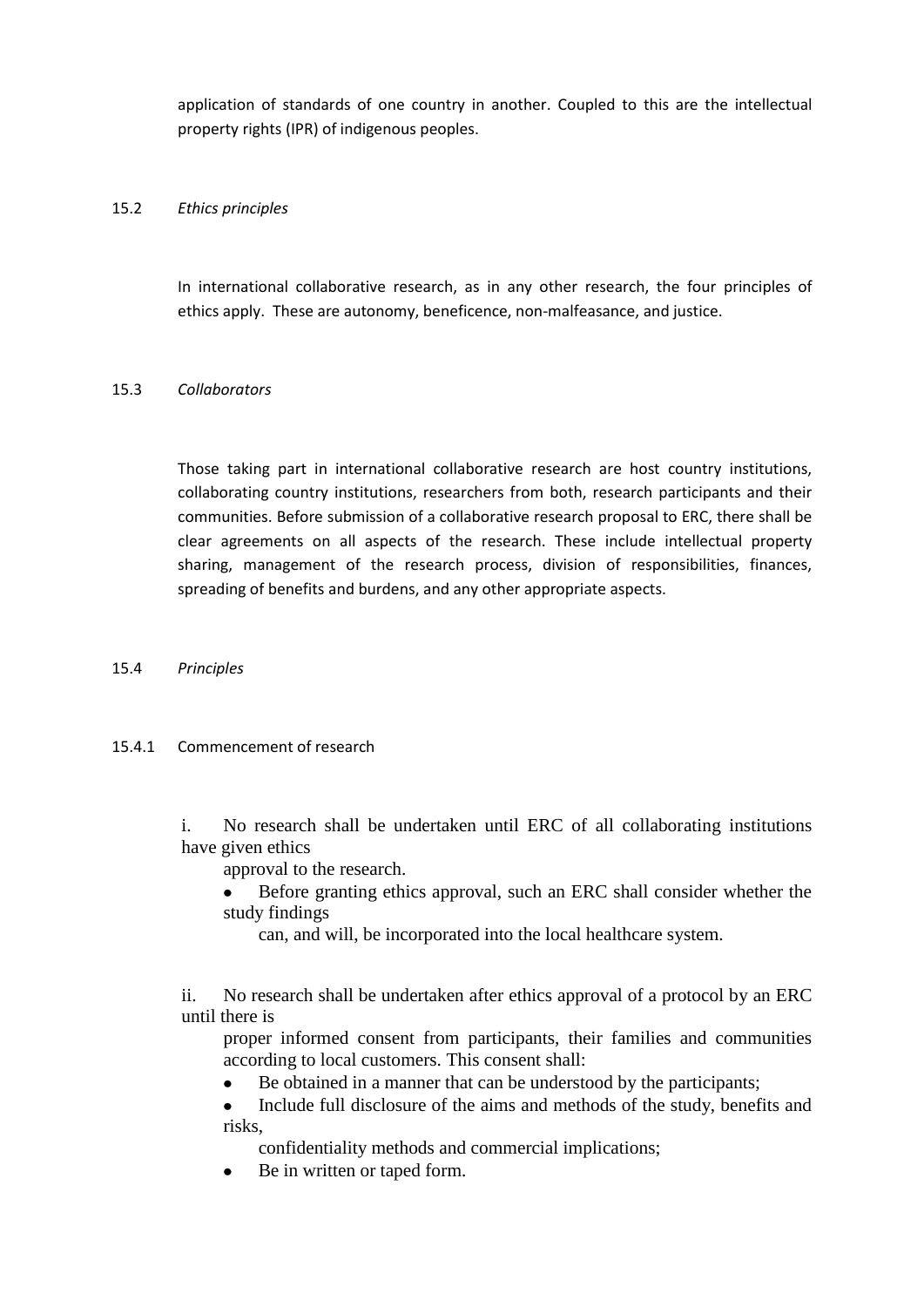i. There shall be no exploitation of one institution by another, nor of any investigator, research

participant or community.

ii. Intellectual property rights of institutions, investigators, participants and communities shall be

respected, shared and acknowledged according to clear agreements before commencement of

research.

iii. There shall be equitable compensation of institutions, investigators, participants and

communities. This shall be beyond pure financial compensation.

iv. Institutions and investigators have a moral obligation to assist indigenous peoples, traditional s societies and local communities to protect their knowledge and resources.

v. Institutions and investigators have a moral obligation to respect what is sacred and secret by

tradition.

vi. No research shall be performed in a host country without local research collaboration in the

design and conduct of that research.

15.4.3 *Justification*

i. There must be clear justification of why research is done in a particular country, a particular

institution, with a particular investigator, with a particular participant and in a particular community.

ii. Unless there are compelling and acceptable reasons, no research shall be done in a host country

that could just as easily be done in a collaborating country.

- iii. There must be clear potential benefit to the community being researched.
- iv. Those who are involved in international research should have some understanding of, and be sensitive to, the social, economic, and political milieu in which the research is taking place. This will include protection for research participants who are subject to systematic deprivations through poverty and other threats to freedom.

#### 15.4.4 *Benefits to host country*

i. No research shall commence without agreement between the host research institution and the

collaborating institution. In this agreement the development of infrastructure and research

capacity in the host country should be addressed.

ii. Coercion and inducement of research participants is unacceptable.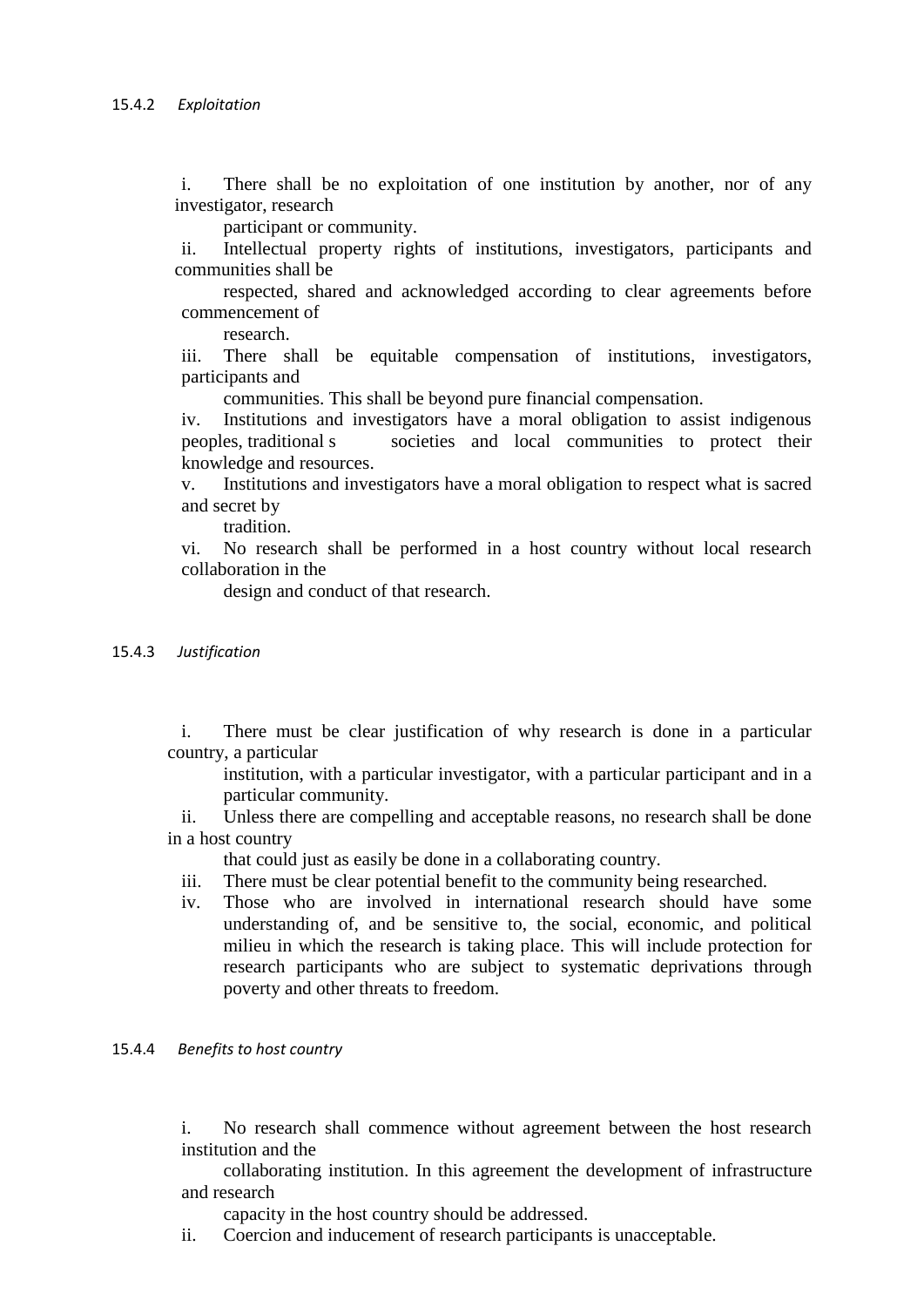iii. There should be benefit – other than pure financial gain – to a host country community in

which research is undertaken, such as access to the best proven prophylactic, diagnostic and

therapeutic methods identified by the study.

iv. There must be a clear and fair system of compensation for research injury with clear lines of

responsibility and guidelines on how to obtain this.

v. Research findings should be translated into components of accessible care in the community

being researched.

vi. Participants should be provided with care or treatment they would not normally obtain.

vii. Care must be taken to ensure that existing disparities are not more deeply entrenched by

inappropriate deflection of local human or material resources away from the healthcare system

towards the research project.

15.4.5 *General*

A clear agreement on the conduct of the collaborative research must be in place before a study begins including data management and research outputs. Before research begins, particular attention should be paid to the following points:

- i. The fate of data must be agreed.
- ii. The fate of any research specimens must be agreed.
- iii. Publication strategy must be agreed.
- iv. An ombudsman to settle disputes should be acceptable to all parties.
- v. There should be agreement on the nature of all benefits and their distribution.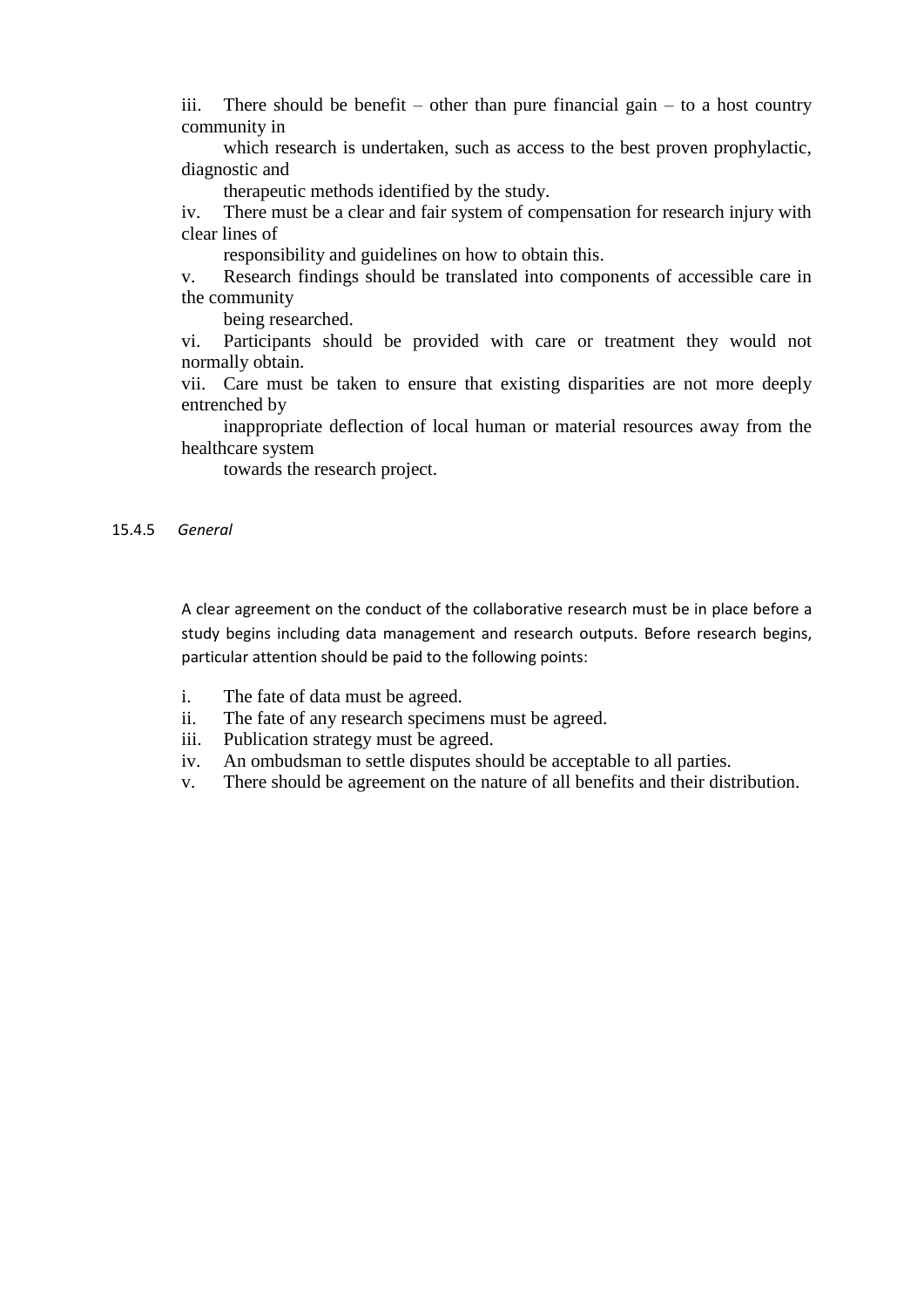#### **ASSESSMENT FORM/CHECKLIST**

Code number Title of research proposal Proponent(s) Institute or Faculty Sponsor or funder No No N/A Yes Demonstrated that potential benefit outweighs potential harm Justification for risk Protective measures for vulnerable participants

Informed consent form in language familiar to participant

Information in consent form clear and comprehensible to participant

Procedure for taking prior informed consent ensures that potential participants understand the implications of their participation and are able to make an autonomous decision.

Security of data storage

Information and consultation with participants on findings or results

Participants' access to products developed by study

Sharing of benefits from products developed by study

Reporting to ERC after approval

Qualifications of investigators and staff

Disclosure of conflict of interest

Benefit to local community

Benefit to larger society

Community participation

Possible adverse impact on the community

Manner of sharing or disseminating findings or results

Prior informed consent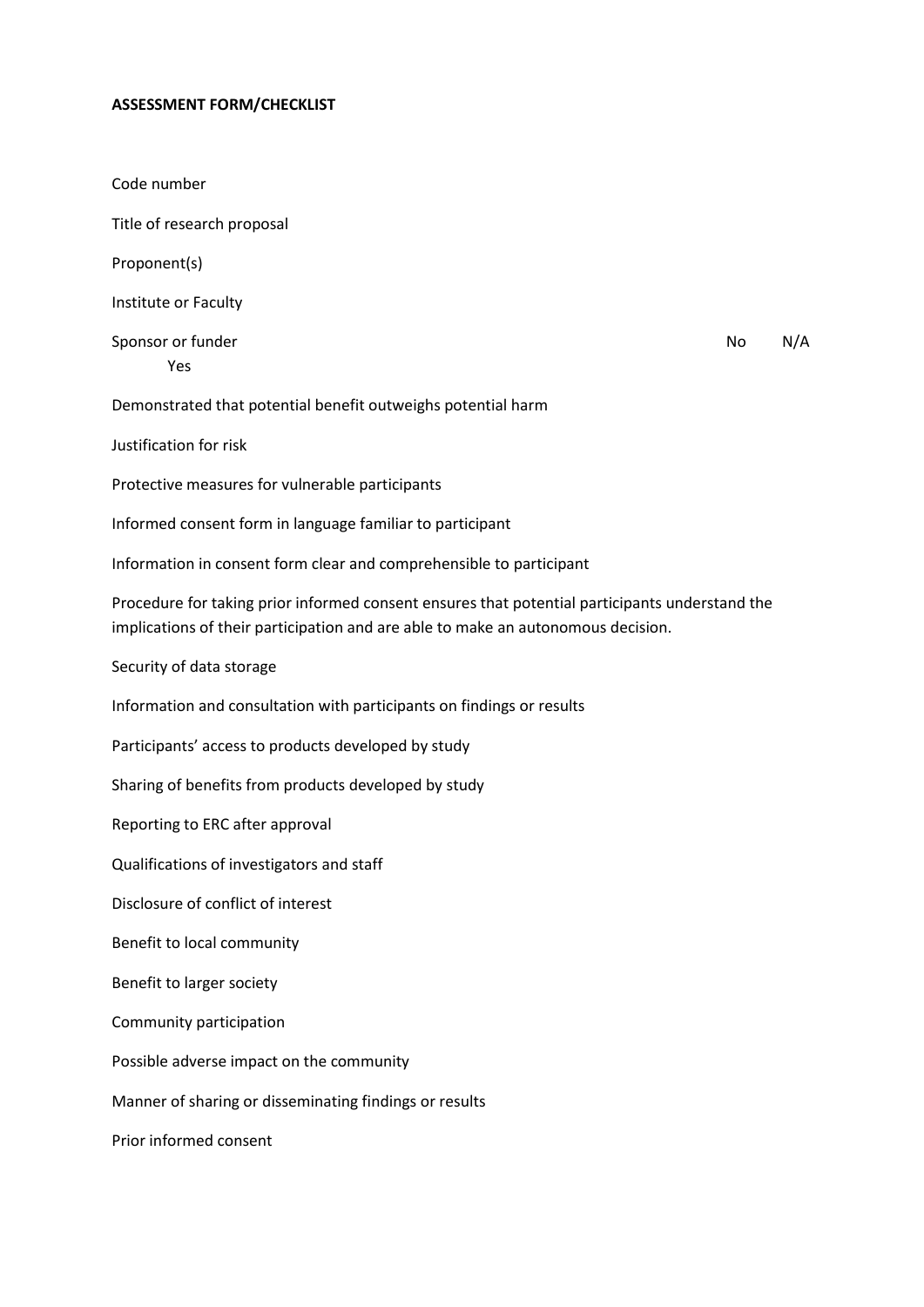#### Consent form

| Consent form contains the following basic information:                                                  |                                                                                                                                                                     |
|---------------------------------------------------------------------------------------------------------|---------------------------------------------------------------------------------------------------------------------------------------------------------------------|
| Purposes of research                                                                                    | Indemnity                                                                                                                                                           |
| Expected duration of participation                                                                      | Insurance                                                                                                                                                           |
| Participant's actual role in the study                                                                  | Approximate number of participants                                                                                                                                  |
| Procedures for selection of participants                                                                | Additional information required by local                                                                                                                            |
| Foreseeable risks and discomforts                                                                       | laws                                                                                                                                                                |
| Procedures or measures in case of adverse                                                               | Names of contact person for research-                                                                                                                               |
| event                                                                                                   | related inquiry                                                                                                                                                     |
| How privacy of participants will be ensured                                                             | Statement that participation is voluntary                                                                                                                           |
| Benefits to the participant                                                                             | and no penalty or loss of benefit for                                                                                                                               |
| Benefits to others                                                                                      | nonparticipation                                                                                                                                                    |
| How confidentiality will be maintained<br>Compensation/gifts/services to participants<br>Reimbursements | Measures that will be taken if injury of harm<br>attributable to study occurs<br>Statement that participant can withdraw<br>any time without obligation to explain. |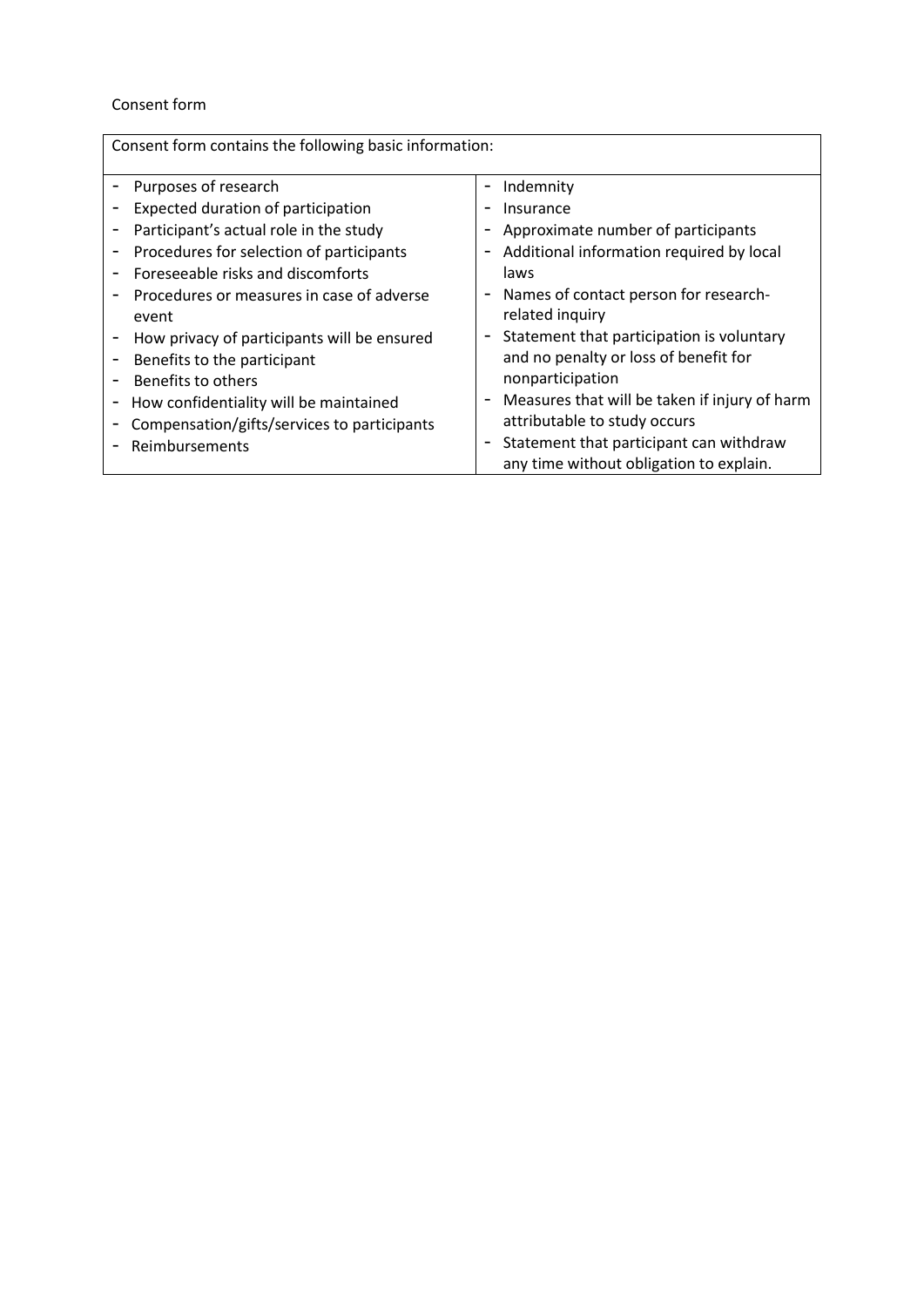#### **AKNOWLEDGEMENT AND WORKS CONSULTED**

This Policy has been compiled by Prof CM van der Bank – Executive Dean: Faculty of Human Sciences

# **1. INTERNATIONAL GUIDELINES**.

The ethics review system for research in VUT has been adapted from international guidelines. These include:

- The Declaration of Helsinki,  $\bullet$ <http://www.wma.net/en/30publications/10policies/b3/index.html>
- The Council for International Organizations of Medical Sciences (CIOMS),
- International Ethical Guidelines for Biomedical Research Involving Human Subjects,
- World Health Organisation *Operational Guidelines for Ethics Committees that Review Biomedical Research* (2000) Geneva
- Belmont Report *Ethical Principles and Guidelines for the Protection of Human Subjects of Research)*
- Nuffield Council on Bioethics *The Ethics of Research related to Healthcare in Developing Countries* (2000)
- The Philippine Council for Health Research, National Ethics Committee *National Guidelines for Biomedical/Behavioral Research* (2000)
- Royal College of Physicians of London.

# **2. UN DECLARATIONS**

It is further based on principles contained in applicable UN declarations such as:

- The Universal Declaration of Human Rights,
- The Convention for Biological Diversity,
- The Declaration on the elimination of Discrimination against Women,
- The Declaration of the Rights of the Child, and
- The Rights and Protection of Indigenous Peoples.
- $\bullet$ South African Constitution with its Bill of Rights.
- The Truth and Reconciliation Commission.

# **3. FERCAP-WHO**

It is also based on the Standard Operating Procedures developed by the Forum for Ethics Review Committees – WHO (FERCAP-WHO) for ethics review and with consideration of relevant national legislation and ethical guidelines. See also Alvarez Castillo F *Ethics for social Research in Health*: *the PHSSA Guidelines* Philippine Health Social Science Association Manila (2001);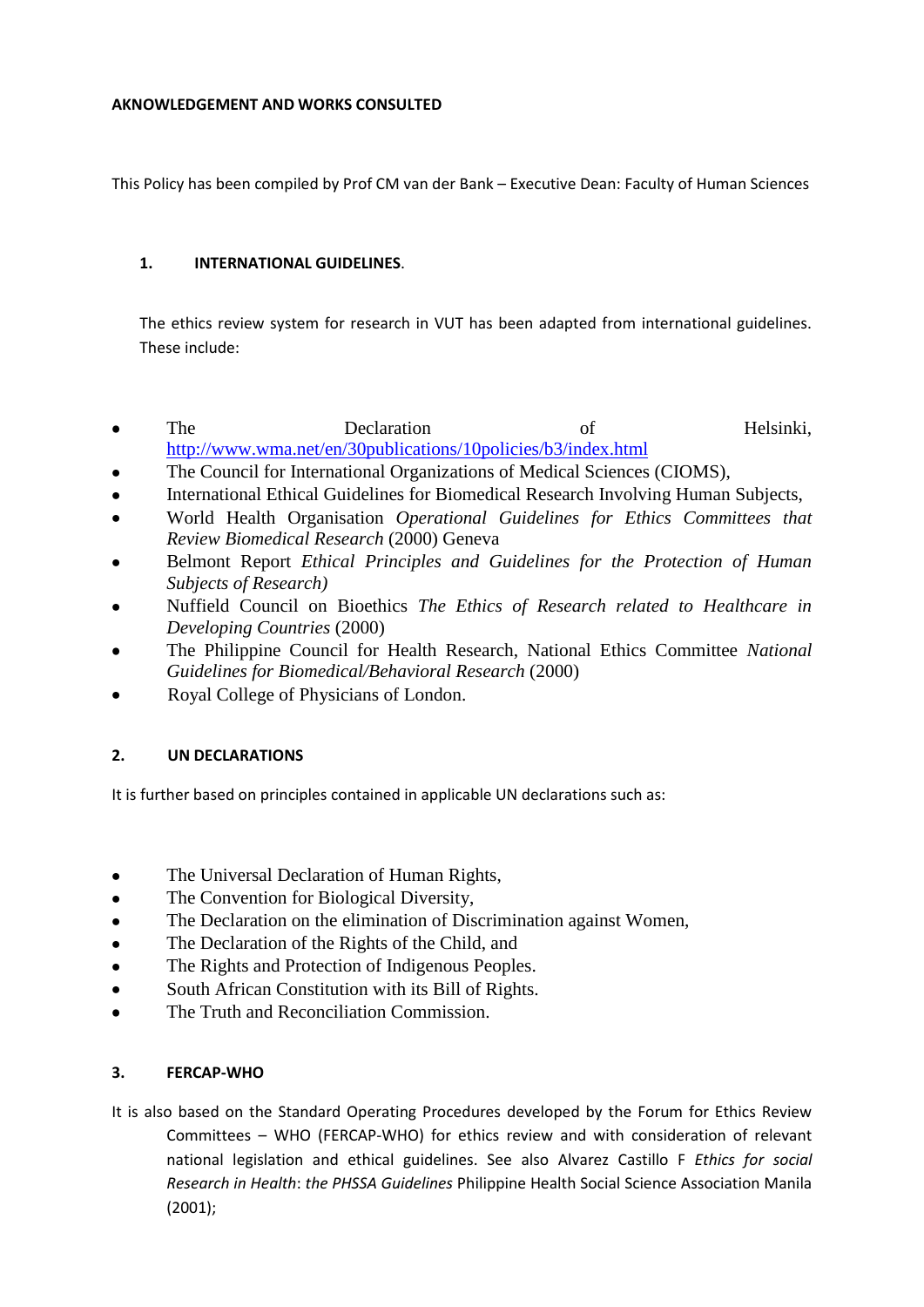#### **4. OTHER SOURCES**

The contents of paragraphs 7, 9, 10 and 11 were adapted from

- The WHO 2000 *Operational Guidelines for Ethics Committees that Review Biomedical Research*
- University of the Philippines Manila, college of Medicine Research Implementation and Development Office *Research Manual* (2003); and

Torres C IEC/IRB Review Requirements and Procedures. UP-NIH Forgery International Center Training Program in Bioethics. Quezon City: Philippines (2005)